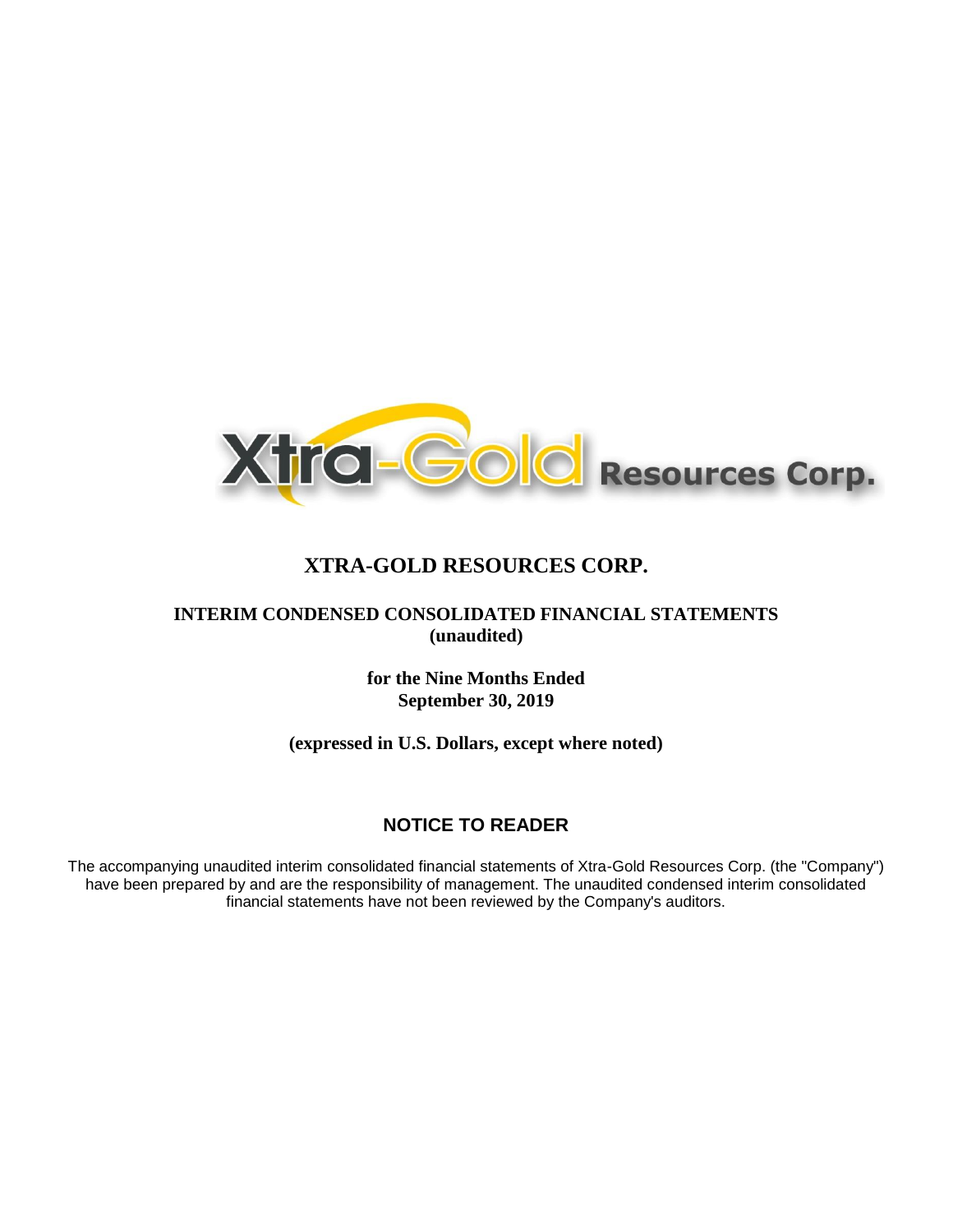### **INDEX TO FINANCIAL STATEMENTS**

|                                                                                                                   | r'ai           |
|-------------------------------------------------------------------------------------------------------------------|----------------|
| Condensed Consolidated Balance Sheets as of September 30, 2019 (unaudited) and December 31, 2018                  |                |
| Condensed Consolidated Statements of Operations for the nine months ended September 30, 2019 and 2018 (unaudited) | $\mathcal{L}$  |
| Condensed Consolidated Statements of Equity (unaudited)                                                           | 3              |
| Condensed Consolidated Statements of Cash Flows for the nine months ended September 30, 2019 and 2018 (unaudited) | $\overline{4}$ |
| Notes to the Condensed Consolidated Financial Statements (unaudited)                                              |                |

## **Page**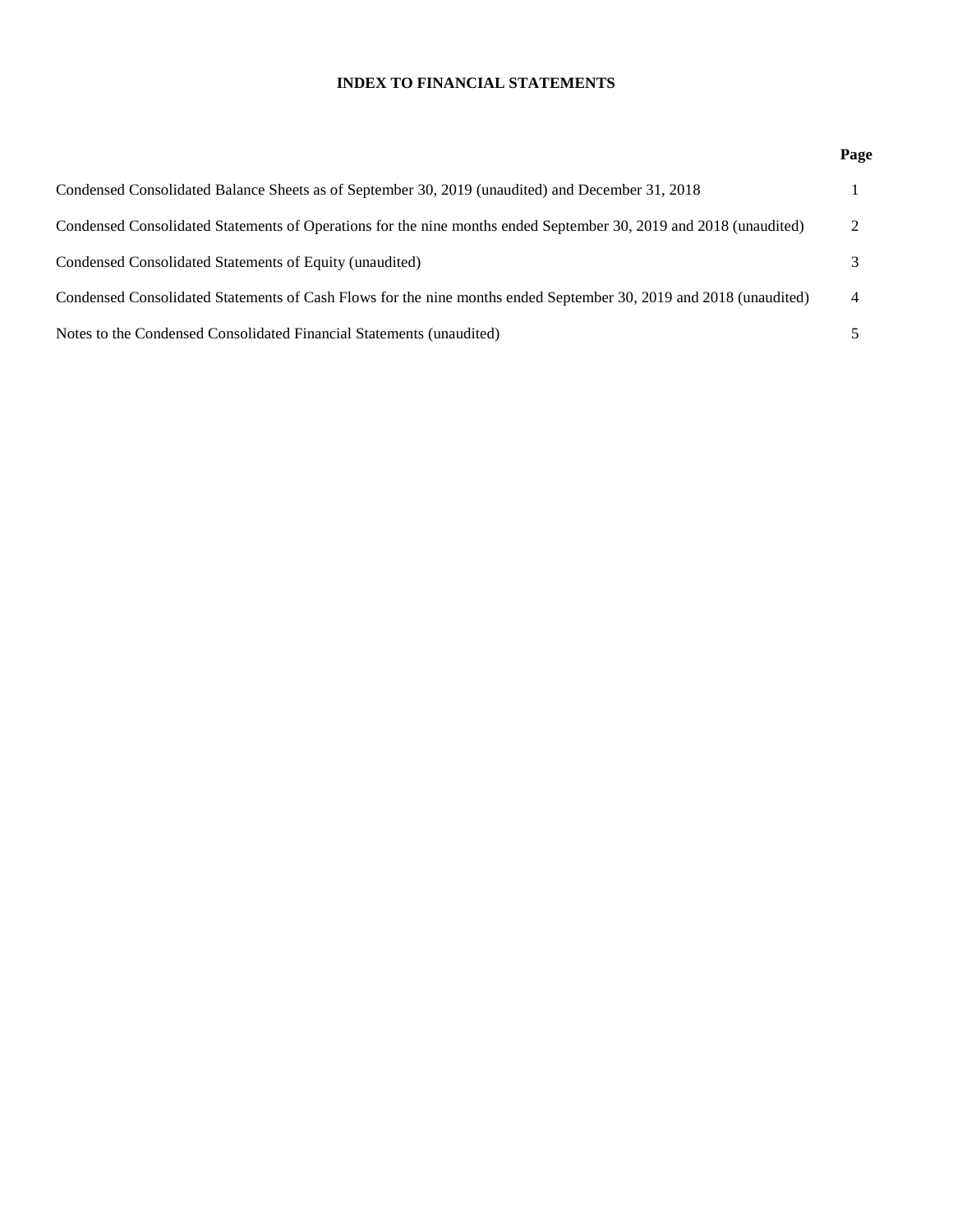# CONDENSED CONSOLIDATED BALANCE SHEETS

(Expressed in U.S. Dollars)

| AS AT                                                                                                                  | Sept. 30, 2019<br>(Unaudited) | December 31,<br>2018 |
|------------------------------------------------------------------------------------------------------------------------|-------------------------------|----------------------|
| <b>ASSETS</b>                                                                                                          |                               |                      |
| <b>Current</b>                                                                                                         |                               |                      |
| Cash and cash equivalents                                                                                              | \$<br>$4,612,143$ \$          | 2,564,125            |
| Investment in trading securities, at fair value cost of \$685,041 (December 31,<br>2018 - \$795,765) (Note 4)          | 642,143                       | 471,723              |
| Receivables and other assets                                                                                           | 109,297                       | 72,171               |
| Inventory                                                                                                              | 108,545                       | 150,936              |
| <b>Total current assets</b>                                                                                            | 5,472,541                     | 3,258,955            |
| <b>Restricted cash (Note 7)</b>                                                                                        | 296,322                       | 296,322              |
| <b>Equipment</b> (Note 5)                                                                                              | 442,995                       | 500,877              |
| Mineral properties (Note 6)                                                                                            | 734,422                       | 734,422              |
| <b>TOTAL ASSETS</b>                                                                                                    | \$<br>6,946,280 \$            | 4,790,576            |
| <b>LIABILITIES AND EQUITY</b>                                                                                          |                               |                      |
| <b>Current</b>                                                                                                         |                               |                      |
| Accounts payable and accrued liabilities                                                                               | \$<br>165,646 \$              | 320,184              |
| Warrant liability (Note 8)                                                                                             | 22,269                        | 115,793              |
| Asset retirement obligation (Note 7)                                                                                   | 171,257                       | 188,228              |
| <b>Total current liabilities</b>                                                                                       | 359,172                       | 624,205              |
| <b>Total liabilities</b>                                                                                               | 359,172                       | 624,205              |
| <b>Equity</b>                                                                                                          |                               |                      |
| Capital stock (Note 8)<br>Authorized - 250,000,000 common shares with a par value of \$0.001<br>Issued and outstanding |                               |                      |
| 45,950,617 common shares (December 31, 2018 - 46,245,917 common shares)                                                | 45,951                        | 46,246               |
| Additional paid in capital                                                                                             | 31,538,785                    | 31,636,385           |
| Accumulated deficit                                                                                                    | (24, 526, 156)                | (26, 921, 347)       |
| Total Xtra-Gold Resources Corp. stockholders' equity                                                                   | 7,058,580                     | 4,761,284            |
| Non-controlling interest                                                                                               | (471, 472)                    | (594, 913)           |
| <b>Total equity</b>                                                                                                    | 6,587,108                     | 4,166,371            |
| <b>TOTAL LIABILITIES AND EQUITY</b>                                                                                    | \$<br>6,946,280 \$            | 4,790,576            |

**Continuance of operations** (Note 2) **Contingency and commitments** (Note 12)

### **History and organization of the Company** (Note 1) **APPROVED ON BEHALF OF THE BOARD**

"*James Longshore*" "*James Schweitzer*"

Director CONDENSED

The accompanying notes are an integral part of these unaudited condensed consolidated financial statements.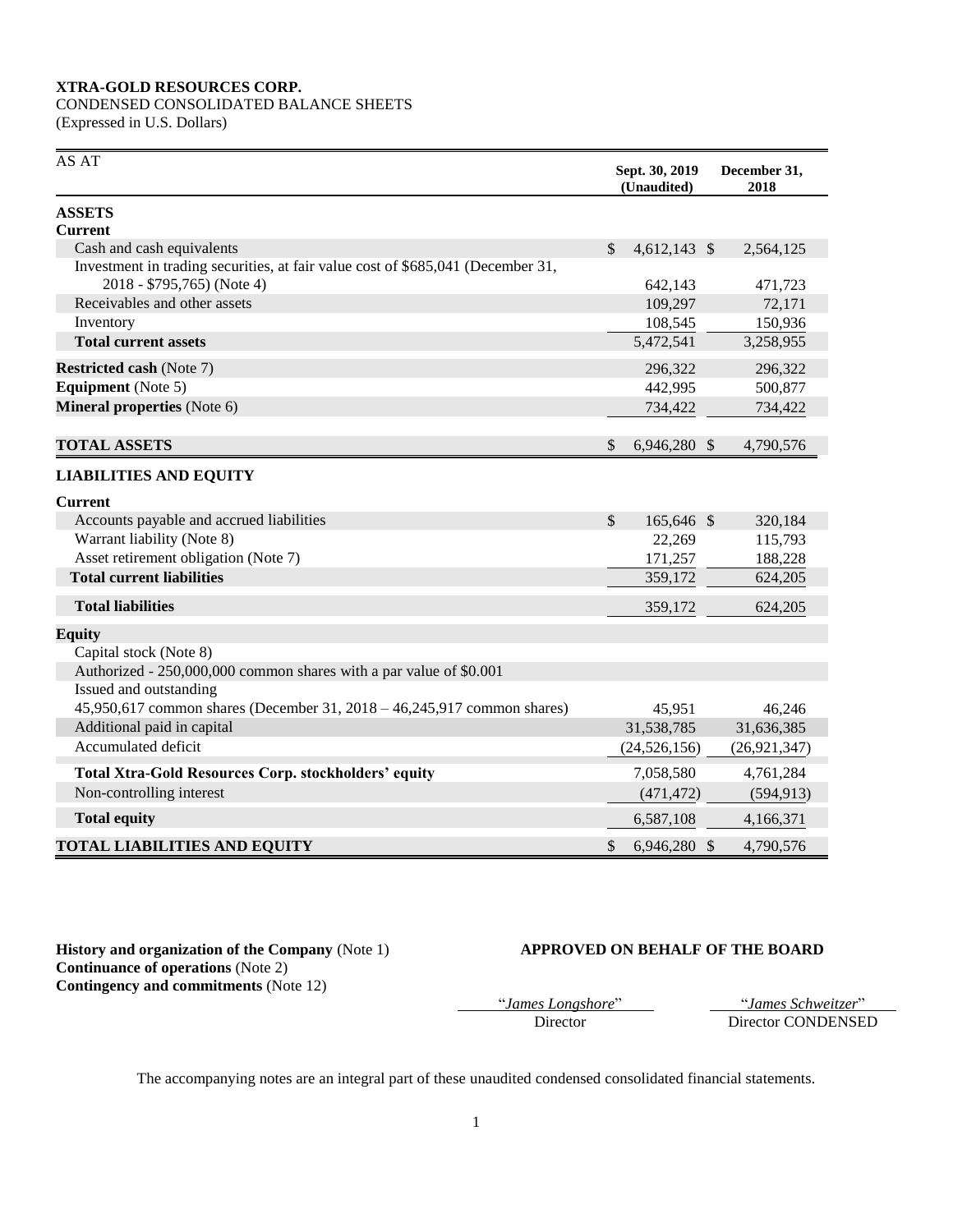CONDENSED CONSOLIDATED STATEMENTS OF OPERATIONS (Expressed in U.S. Dollars) (Unaudited)

|                                                              |              | <b>Three Month</b>           | <b>Nine Month</b>            |             |  |  |
|--------------------------------------------------------------|--------------|------------------------------|------------------------------|-------------|--|--|
|                                                              |              | <b>Period Ended Sept. 30</b> | <b>Period Ended Sept. 30</b> |             |  |  |
|                                                              | 2019         | 2018                         | 2019                         | 2018        |  |  |
|                                                              |              |                              |                              |             |  |  |
| <b>EXPENSES</b>                                              |              |                              |                              |             |  |  |
| Amortization                                                 | \$<br>36,658 | \$36,187                     | $\mathcal{S}$<br>105,052     | \$100,683   |  |  |
| Exploration                                                  | 109,508      | 131,026                      | 336,855                      | 382,170     |  |  |
| General and administrative                                   | 104,911      | 46,794                       | 237,783                      | 199,855     |  |  |
| <b>LOSS BEFORE OTHER ITEMS</b>                               | (251,077)    | (214,007)                    | (679, 690)                   | (682,708)   |  |  |
| <b>OTHER ITEMS</b>                                           |              |                              |                              |             |  |  |
| Foreign exchange (loss) gain                                 | (67, 494)    | 44,246                       | 63,581                       | (199, 622)  |  |  |
| Net gain (loss) on sales of trading securities               | 1,234,522    | 53,528                       | 1,491,462                    | 42,712      |  |  |
| Other income                                                 | 12,133       | 4,461                        | 33,144                       | 10,325      |  |  |
| Recovery of gold                                             | 620,612      | 622,974                      | 1,516,611                    | 2,279,468   |  |  |
| Change in fair value warrant derivative liability            | 4,613        | (8,616)                      | 93,524                       | (8,616)     |  |  |
|                                                              | 1,804,386    | 716,593                      | 3,198,322                    | 2,124,267   |  |  |
|                                                              |              |                              |                              |             |  |  |
| Consolidated income (loss) for the period                    | 1,553,309    | 502,586                      | 2,518,632                    | 1,441,559   |  |  |
|                                                              |              |                              |                              |             |  |  |
| Net gain attributable to non-controlling interest            | (52, 224)    | (58, 302)                    | (123, 441)                   | (186, 437)  |  |  |
| Net income attributable to Xtra-Gold Resources Corp.         | \$1,501,085  | \$444,284                    | \$2,395,191                  | \$1,255,122 |  |  |
|                                                              |              |                              |                              |             |  |  |
| Basic income attributable to common shareholders             | \$0.03       | \$0.01                       | \$0.05                       |             |  |  |
| per common share                                             |              |                              |                              | \$0.03      |  |  |
| Diluted income attributable to common shareholders           |              |                              |                              |             |  |  |
| per common share                                             | \$0.03       | \$0.00                       | \$0.05                       | \$0.03      |  |  |
| Basic weighted average number of common shares outstanding   | 46,041,247   | 46,701,808                   | 46,177,694                   | 47,288,838  |  |  |
| Diluted weighted average number of common shares outstanding | 49,906,247   | 50.566.808                   | 50.042.694                   | 51,153,838  |  |  |

The accompanying notes are an integral part of these consolidated financial statements.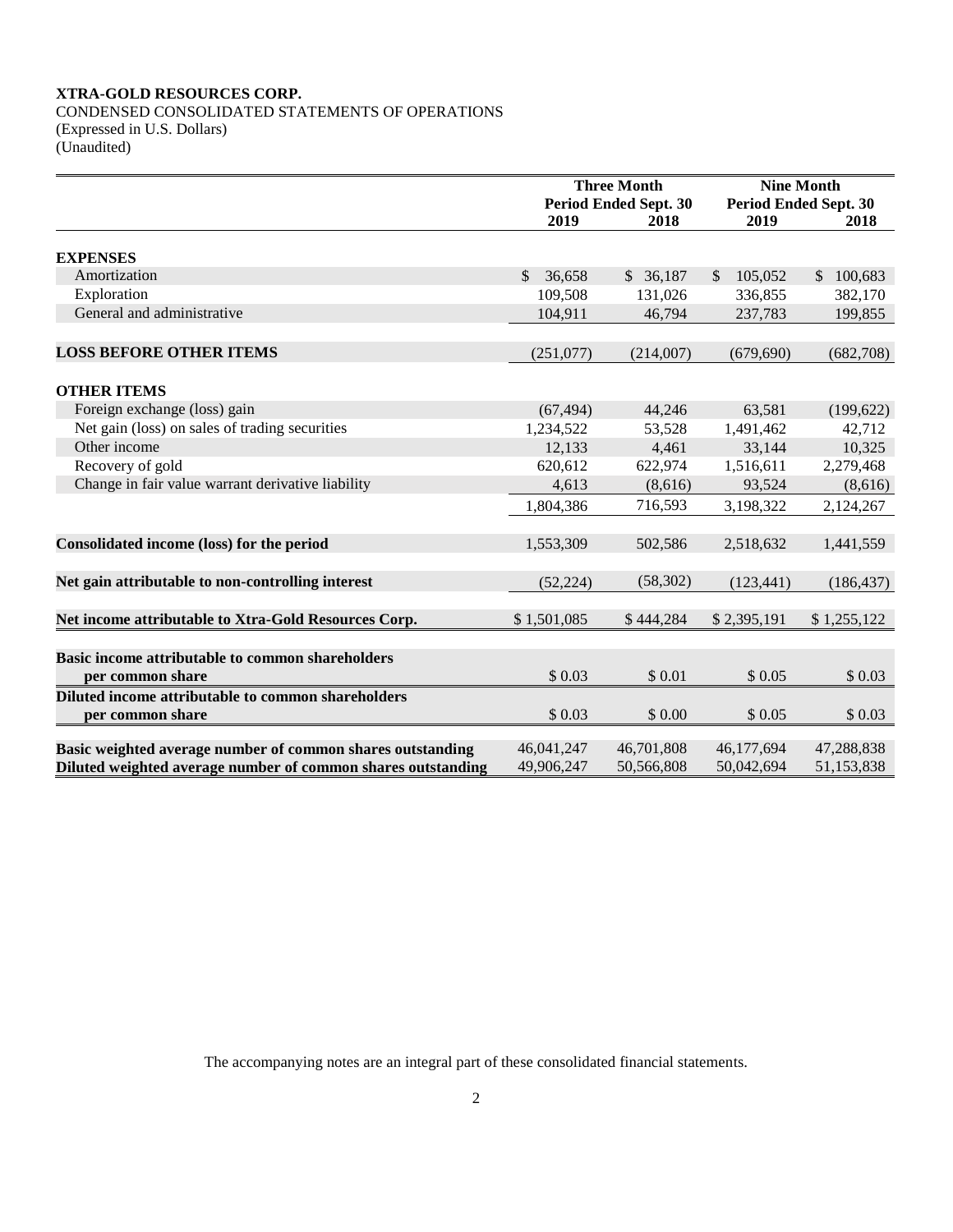### **XTRA-GOLD RESOURCES CORP.** CONDENSED CONSOLIDATED STATEMENT OF EQUITY (Expressed in U.S. Dollars)

(Unaudited)

|                                   |                            | <b>Common Stock</b> |                                         |                                      |                                     |                                        |              |  |  |
|-----------------------------------|----------------------------|---------------------|-----------------------------------------|--------------------------------------|-------------------------------------|----------------------------------------|--------------|--|--|
|                                   | <b>Number</b><br>of Shares | Amount              | <b>Additional</b><br>Paid in<br>Capital | <b>Accumulated</b><br><b>Deficit</b> | <b>Shares</b> in<br><b>Treasury</b> | Non-<br>Controlling<br><b>Interest</b> | <b>Total</b> |  |  |
| <b>Balance, December 31, 2017</b> | 47,782,417                 | \$47,782            | \$31,892,397                            | \$ (28,227,530)                      | \$                                  | \$ (828,024)                           | \$2,884,625  |  |  |
| Stock-based compensation          |                            |                     | 7,762                                   |                                      |                                     |                                        | 7,762        |  |  |
| Repurchase of shares              | (1,140,500)                | (1,140)             | (215,092)                               |                                      |                                     |                                        | (216, 232)   |  |  |
| Income for the period             |                            |                     |                                         | 1,255,122                            |                                     | 186,437                                | 1,441,559    |  |  |
| Balance, September 30, 2018       | 46,641,917                 | 46,642              | 31,685,067                              | (26,972,408)                         |                                     | (641, 587)                             | 4,117,714    |  |  |
| Repurchase of shares              | (396,000)                  | (396)               | (74, 357)                               |                                      |                                     |                                        | (74, 753)    |  |  |
| Stock-based compensation          |                            |                     | 25,675                                  |                                      |                                     |                                        | 25,675       |  |  |
| Income for the period             |                            |                     |                                         | 51,061                               |                                     | 46,674                                 | 97,735       |  |  |
| Balance, December 31, 2018        | 46,245,917                 | 46,246              | 31,636,385                              | (26, 921, 347)                       |                                     | (594, 913)                             | 4,166,371    |  |  |
| Stock-based compensation          |                            |                     | (12,806)                                |                                      |                                     |                                        | (12,806)     |  |  |
| Repurchase of shares              | (295,300)                  | (295)               | (84,794)                                |                                      |                                     |                                        | (85,089)     |  |  |
| Shares in treasury                |                            |                     |                                         |                                      |                                     |                                        |              |  |  |
| Income for the period             |                            |                     |                                         | 2,395,191                            |                                     | 123,441                                | 2,518,632    |  |  |
| Balance, September 30, 2019       | 45,950,617                 | \$45,951            | \$31,538,785                            | \$ (24,526,156)                      | \$                                  | \$ (471.472)                           | \$6.946.280  |  |  |

The accompanying notes are an integral part of these consolidated financial statements.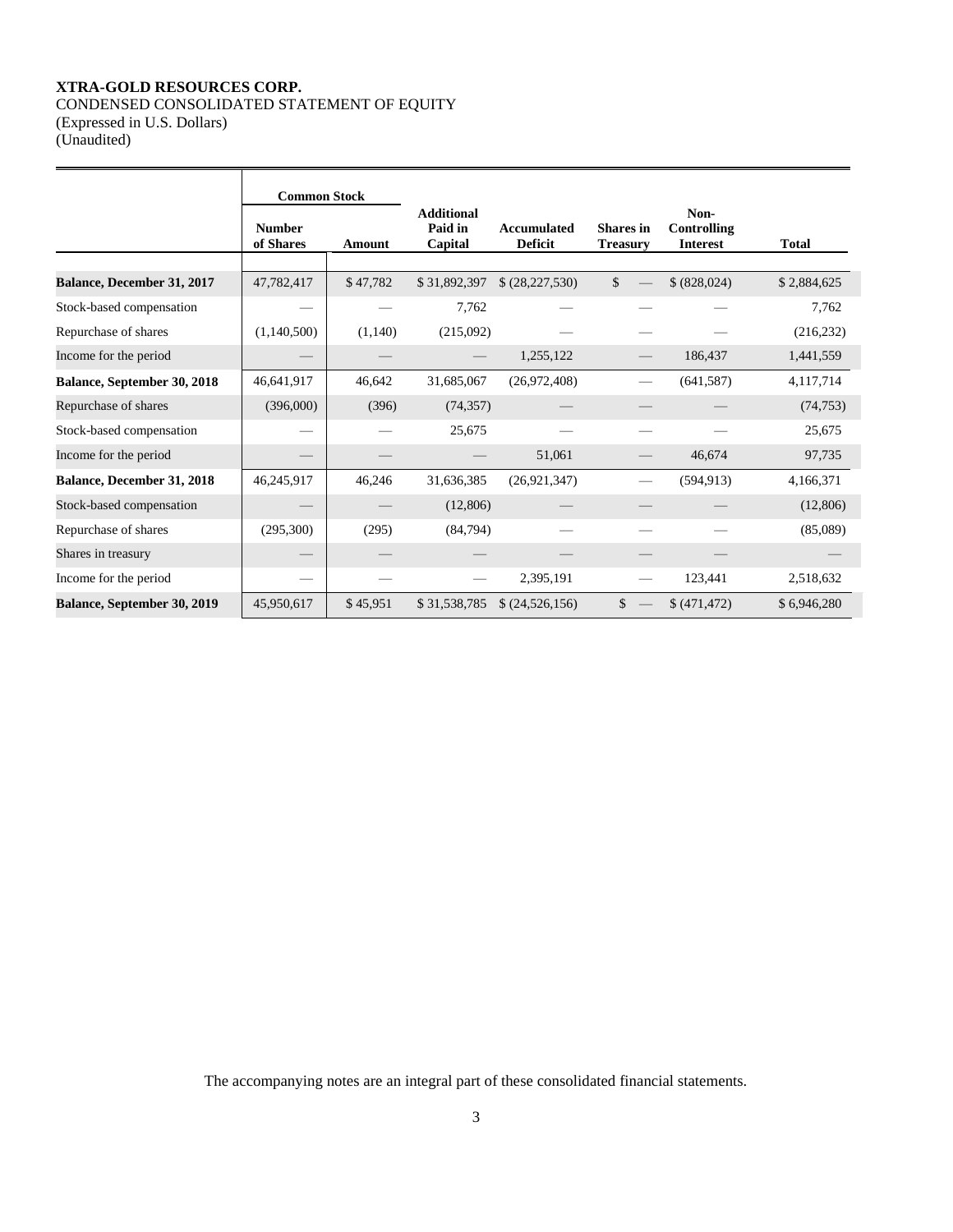CONDENSED CONSOLIDATED STATEMENTS OF CASH FLOWS (Expressed in U.S. Dollars) (Unaudited)

|                                                                            | <b>Nine Month</b><br><b>Period Ended</b><br>Sept. 30, 2019 | <b>Nine Month</b><br><b>Period Ended</b><br>Sept. 30, 2018 |
|----------------------------------------------------------------------------|------------------------------------------------------------|------------------------------------------------------------|
| <b>CASH FLOWS FROM OPERATING ACTIVITIES</b>                                |                                                            |                                                            |
| Income (loss) for the period                                               | \$2,518,632                                                | \$<br>1,441,559                                            |
| Adjustment to reconcile net loss to net cash used in operating activities: |                                                            |                                                            |
| Amortization                                                               | 105,052                                                    | 100,683                                                    |
| Change in asset retirement obligation                                      | (16,971)                                                   | (23, 144)                                                  |
| Stock-based compensation                                                   | (12,806)                                                   | 7,762                                                      |
| Change in fair value warrant derivative liability                          | (93, 524)                                                  | 8,616                                                      |
| Unrealized foreign exchange gain                                           | (103, 640)                                                 | 18,279                                                     |
| Purchase of trading securities                                             | (479, 051)                                                 | (291, 814)                                                 |
| Proceeds on sale of trading securities                                     | 1,903,320                                                  | 264,679                                                    |
| Net gain on sales of trading securities                                    | (1,491,462)                                                | (42, 712)                                                  |
| Changes in non-cash working capital items:                                 |                                                            |                                                            |
| Increase in receivables and other assets                                   | (37, 126)                                                  | 1,780                                                      |
| Decrease (increase) in inventory                                           | 42,391                                                     | 50,170                                                     |
| Increase (decrease) in accounts payable and accrued liabilities            | (154, 538)                                                 | 304,212                                                    |
| Net cash provided (used) in operating activities                           | 2,108,277                                                  | 1,840,070                                                  |
| CASH FLOWS FROM INVESTING ACTIVITIES                                       |                                                            |                                                            |
| Acquisition of equipment                                                   | (47,170)                                                   | (87, 387)                                                  |
| Net cash used in investing activities                                      | (47,170)                                                   | (87, 387)                                                  |
| <b>CASH FLOWS FROM FINANCING ACTIVITIES</b>                                |                                                            |                                                            |
| Repurchase of capital stock                                                | (85,089)                                                   | (216, 232)                                                 |
| Net cash used in financing activities                                      | (85,089)                                                   | (216, 232)                                                 |
| Change in cash and cash equivalents during the period                      | 2,048,018                                                  | 1,536,451                                                  |
| Cash and cash equivalents, beginning of the year                           | 2,860,447                                                  | 1,610,974                                                  |
| Cash and cash equivalents, end of the period                               | \$<br>4,908,465                                            | \$<br>3,147,425                                            |

**Supplemental disclosure with respect to cash flows** (Note 10)

The accompanying notes are an integral part of these consolidated financial statements.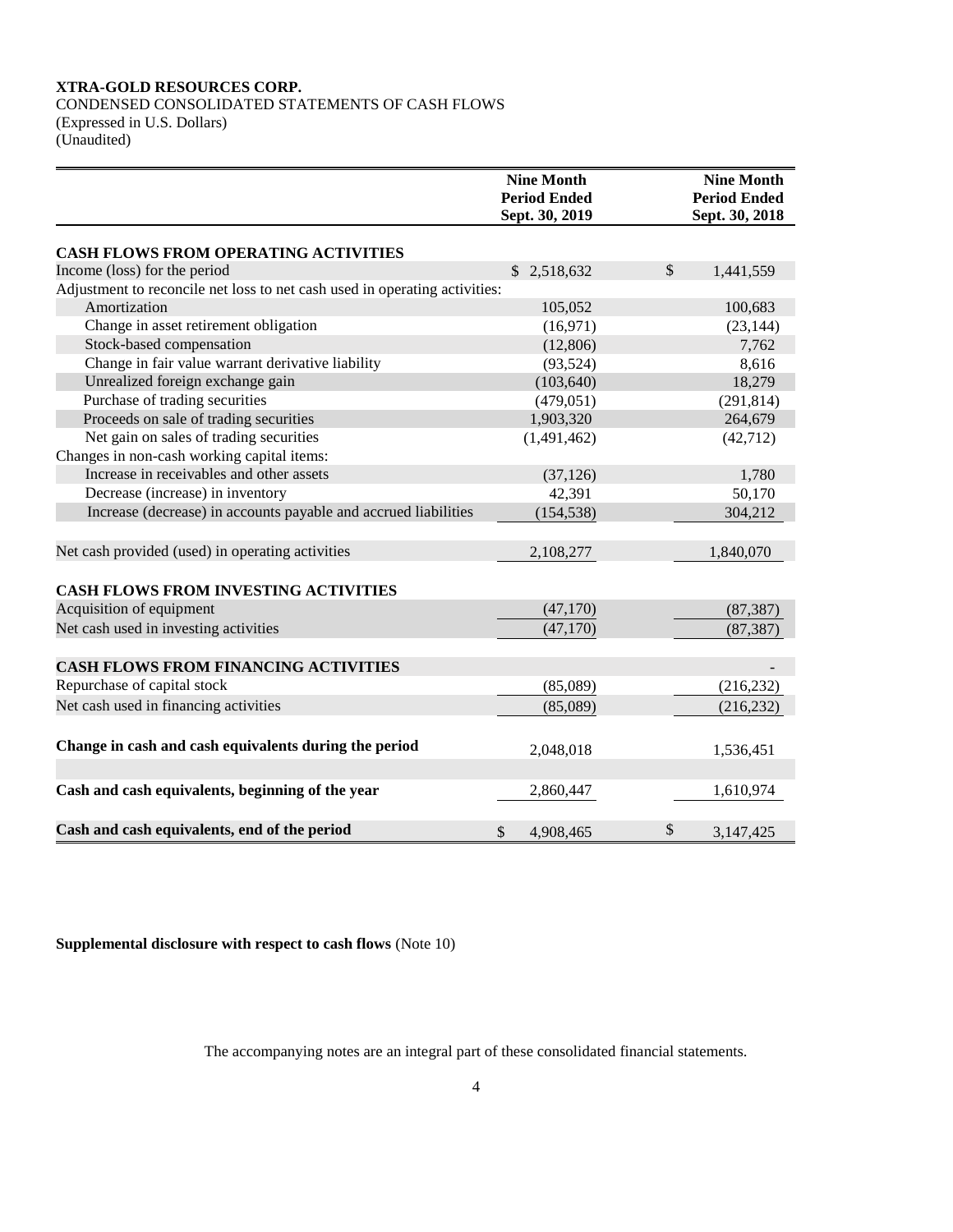### **1. HISTORY AND ORGANIZATION OF THE COMPANY**

Xtra-Gold Resources Corp., previously Silverwing Systems Corporation, was incorporated under the laws of the State of Nevada on September 1, 1998, pursuant to the provisions of the Nevada Revised Statutes. In 2003, the Company became a resource exploration company. On November 30, 2012, the Company redomiciled from the USA to the British Virgin Islands.

In 2004, the Company acquired 100% of the issued and outstanding capital stock of Canadiana Gold Resources Limited ("Canadiana") and 90% of the issued and outstanding capital stock of Goldenrae Mining Company Limited ("Goldenrae"). Both companies are incorporated in Ghana and the remaining 10% of the issued and outstanding capital stock of Goldenrae is held by the Government of Ghana. On December 21, 2005, Canadiana changed its name to Xtra-Gold Exploration Limited ("XG Exploration"). On January 13, 2006, Goldenrae changed its name to Xtra-Gold Mining Limited ("XG Mining").

### **2. CONTINUANCE OF OPERATIONS**

The Company is in the early stages of development and as is common with any exploration company, it raises financing for its exploration and acquisition activities. Although the Company has incurred a gain of \$2,395,191 for the period ended September 30, 2019, it has an accumulated a deficit of \$24,526,156. Results for the period ended September 30, 2019 are not necessarily indicative of future results. However, these losses raise substantial doubt about its ability to continue as a going concern for one year from the issuance of the financial statements. The ability of the Company to continue as a going concern is dependent on the Company's ability to raise additional capital and implement its business plan, which is typical for junior exploration companies. The financial statements do not include any adjustments that might be necessary if the Company is unable to continue as a going concern.

Management of the Company ("Management") is of the opinion that sufficient financing will be obtained from external financing and further share issuances to meet the Company's obligations. At period ended September 30, 2019, the Company has working capital of \$5,113,369. While sufficient to fund the required exploration programs for a period greater than 12 months, the Company does not have a demonstrably viable business to provide future funds. The Company's discretionary exploration activities do have considerable scope for flexibility in terms of the amount and timing of exploration expenditure, and expenditures may be adjusted accordingly if required.

### **3. SIGNIFICANT ACCOUNTING POLICIES**

#### **Generally accepted accounting principles**

These unaudited condensed consolidated financial statements have been prepared in conformity with generally accepted accounting principles of the United States of America ("US GAAP") for interim financial information. Accordingly, they do not include all of the information and footnotes required by U.S. generally accepted accounting principles for complete annual financial statements. Therefore, these unaudited condensed consolidated financial statements should be read in conjunction with our audited consolidated financial statements and notes thereto for the year ended December 31, 2018, included in our Annual Report on Form 20-F, filed with the SEC on March 28, 2019. These statements reflect all adjustments, consisting of normal recurring adjustments, which, in the opinion of management, are necessary for fair presentation of the information contained therein. The financial statements and notes are representations of the Company's management and its board of directors, who are responsible for their integrity and objectivity.

### **Principles of consolidation**

These unaudited condensed consolidated financial statements include the accounts of the Company, its wholly owned subsidiaries, XG Exploration (from February 16, 2004) and its 90% owned subsidiary, XG Mining (from December 22, 2004). All intercompany accounts and transactions have been eliminated on consolidation.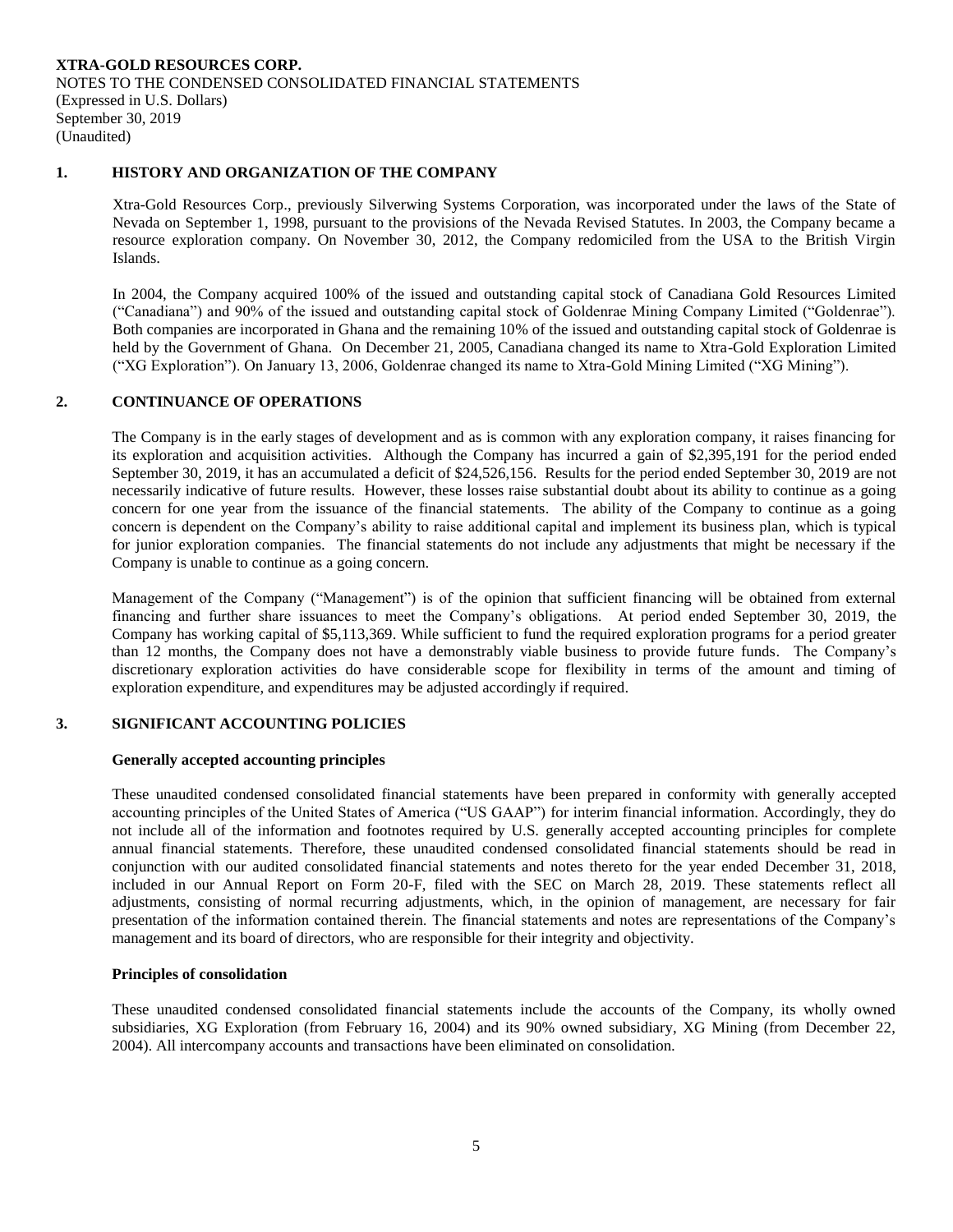### **Use of estimates**

The preparation of consolidated financial statements in conformity with US GAAP requires management to make estimates and assumptions that affect the reported amounts of assets and liabilities and disclosure of contingent assets and liabilities at the date of the financial statements and the reported amounts of revenues and expenses during the reporting period. Actual results could differ from those estimates. Significant areas requiring the use of estimates include the carrying value and recoverability of mineral properties, inputs used in the calculation of stock-based compensation and warrants, inputs used in the calculation of the asset retirement obligation, and the valuation allowance applied to deferred income taxes. Actual results could differ from those estimates, and would impact future results of operations and cash flows.

#### **Cash and cash equivalents**

The Company considers highly liquid investments with original maturities of three months or less to be cash equivalents. At September 30, 2019 and December 31, 2018, cash and cash equivalents consisted of cash and high-quality money market investments held at financial institutions.

The Company has been required by the Ghanaian government to post a bond for environmental reclamation. This cash has been recorded as restricted cash, a non-current asset.

#### **Receivables**

Management has evaluated all receivables and has provided allowances for accounts where it deems collection doubtful. As of September 30, 2019 and December 31, 2018, the Company had not recorded any allowance for doubtful accounts.

#### **Inventory**

Inventories are initially recognized at cost and subsequently stated at the lower of cost or net realizable value. The Company's inventory consists of raw gold. Costs are determined using the first-in, first-out ("**FIFO**") method and includes expenditures incurred in extracting the raw gold, other costs incurred in bringing them to their existing location and condition, and the cost of reclaiming the disturbed land to a natural state.

Net realizable value is the estimated selling price in the ordinary course of business less the estimated costs necessary to make the sale. Inventories are written down to net realizable value when the cost of inventories is not estimated to be recoverable due to declining selling prices, or other issues related to the sale of gold.

#### **Recovery of gold**

Recovery of gold and other income is recognized when title and the risks and rewards of ownership to delivered bullion and commodities pass to the buyer and collection is reasonably assured.

### **Trading securities**

The Company's trading securities are reported at fair value, with realized and unrealized gains and losses included in earnings.

#### **Non-Controlling Interest**

The consolidated financial statements include the accounts of XG Mining (from December 22, 2004). All intercompany accounts and transactions have been eliminated upon consolidation. The Company records a non-controlling interest which reflects the 10% portion of the earnings (loss) of XG Mining allocable to the holders of the minority interest.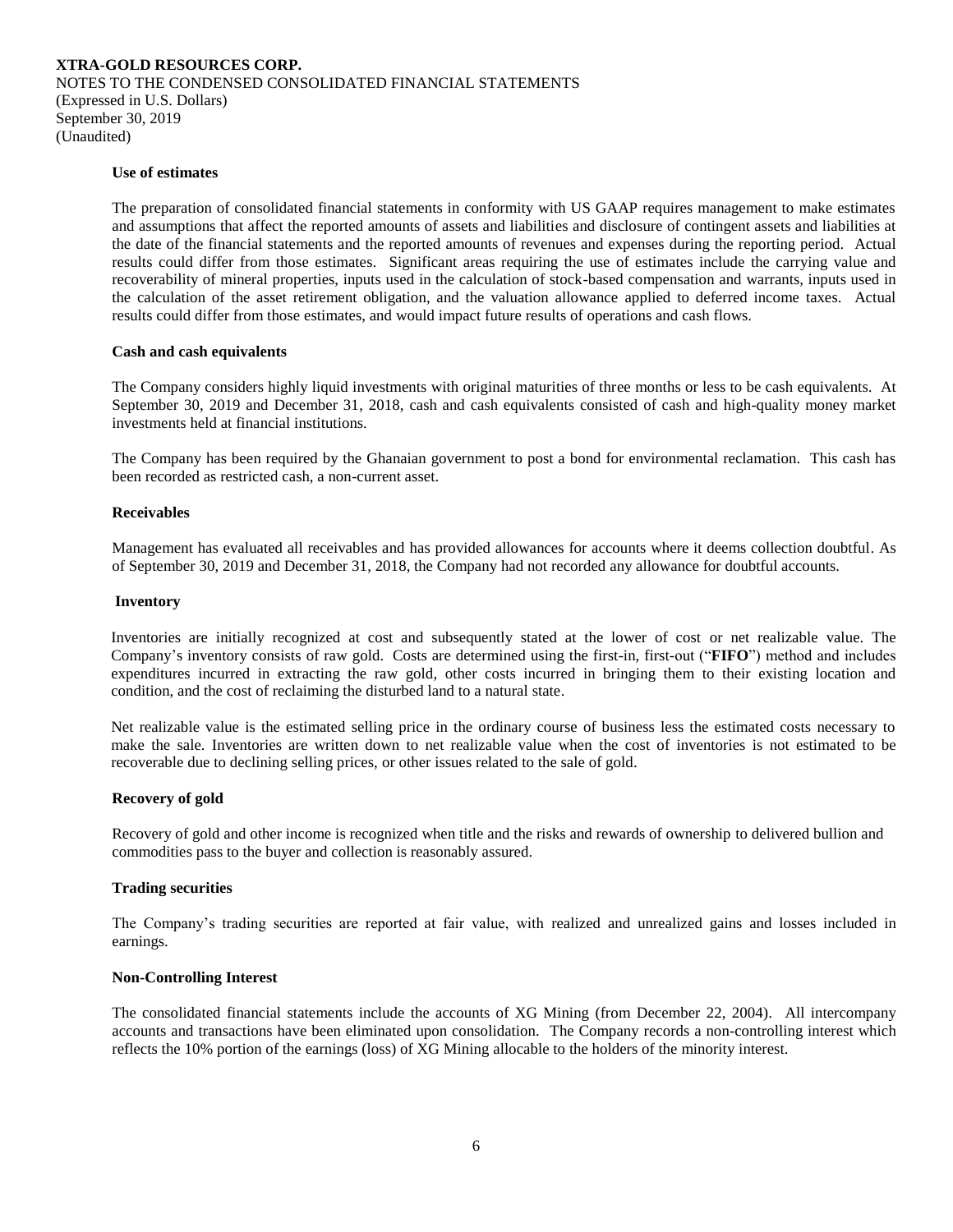#### **Equipment**

Equipment is recorded at cost and is being amortized over its estimated useful lives using the declining balance method at the following annual rates:

| Furniture and equipment          | 20% |
|----------------------------------|-----|
| Computer equipment               | 30% |
| Vehicles                         | 30% |
| Mining and exploration equipment | 20% |

### **Mineral properties and exploration and development costs**

The costs of acquiring mineral rights are capitalized at the date of acquisition. After acquisition, various factors can affect the recoverability of the capitalized costs. If, after review, management concludes that the carrying amount of a mineral property is impaired, it will be written down to estimated fair value. Exploration costs incurred on mineral properties are expensed as incurred. Development costs incurred on proven and probable reserves will be capitalized. Upon commencement of production, capitalized costs will be amortized using the unit-of-production method over the estimated life of the ore body based on proven and probable reserves (which exclude non-recoverable reserves and anticipated processing losses). When the Company receives an option payment related to a property, the proceeds of the payment are applied to reduce the carrying value of the exploration asset.

#### **Long-lived assets**

Long-lived assets held and used by the Company are reviewed for impairment whenever events or changes in circumstances indicate that the carrying amount of an asset may not be recoverable. For purposes of evaluating the recoverability of longlived assets, the recoverability test is performed using undiscounted net cash flows related to the long-lived assets. If such assets are considered to be impaired, the impairment recognized is measured by the amount by which the carrying amount of the assets exceeds the fair value of the assets. Assets to be disposed of are reported at the lower of their carrying amount or fair value less costs to sell.

#### **Asset retirement obligations**

The Company records the fair value of an asset retirement obligation as a liability in the period in which it incurs a legal obligation associated with the retirement of tangible long-lived assets that result from the acquisition, construction, development, and/or normal use of the long-lived assets. The Company also records a corresponding asset which is amortized over the life of the asset. Subsequent to the initial measurement of the asset retirement obligation, the obligation is adjusted at the end of each period to reflect the passage of time (accretion expense) and changes in the estimated future cash flows underlying the obligation (asset retirement cost).

#### **Stock-based compensation**

The Company accounts for stock-based compensation under the provisions of ASC 718, "Compensation-Stock Compensation". Under the fair value recognition provisions, stock-based compensation expense is measured at the grant date for all stock-based awards to employees and directors and is recognized as an expense over the requisite service period, which is generally the vesting period. The Black-Scholes option valuation model is used to calculate fair value.

The Company accounts for stock compensation arrangements with non-employees in accordance with ASC 505 which requires that such equity instruments are recorded at their fair value on the measurement date. The measurement of stockbased compensation is subject to periodic adjustment as the underlying equity instruments vest. Non-employee stock-based compensation charges are amortized over the vesting period on a straight-line basis. For stock options granted to nonemployees, the fair value of the stock options is estimated using a Black-Scholes valuation model.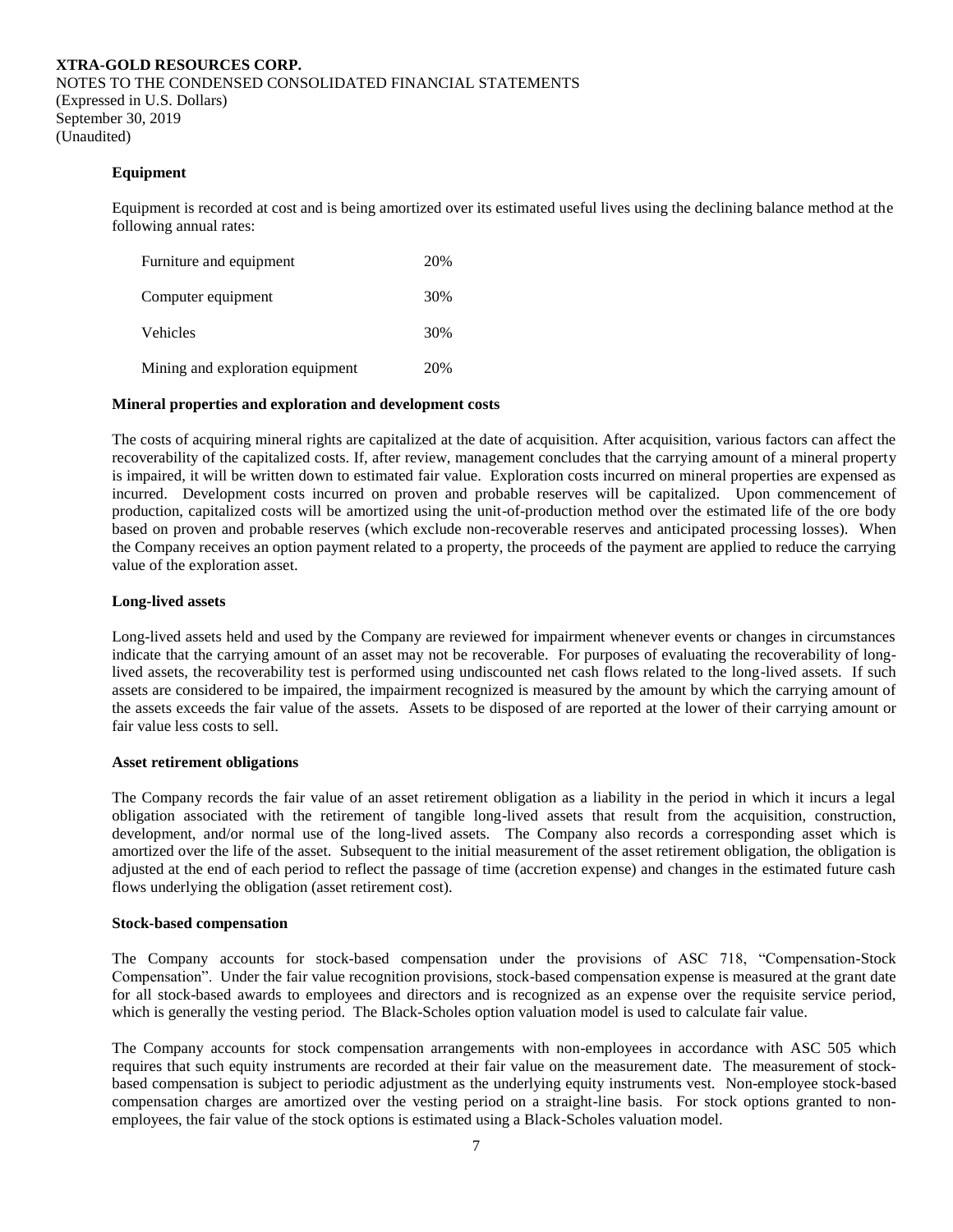#### **Warrants**

The Company evaluates all of its financial instruments to determine if such instruments are derivatives or contain features that qualify as embedded derivatives. For derivative financial instruments that are accounted for as liabilities, the derivative instrument is initially recorded at its fair value using the appropriate valuation methodology and is then re-valued at each reporting date, with changes in the fair value reported in the consolidated statements of operations. The warrants are presented as a liability because they do not meet the criteria of Accounting Standard Codification ("ASC") topic 480 for equity classification. Subsequent changes in the fair value of the warrants are recorded in the consolidated statement of operations.

#### **Income taxes**

The Company accounts for income taxes under the asset and liability method. Deferred tax assets and liabilities are recognized for the future tax consequences attributable to differences between the financial statement carrying amounts of existing assets and liabilities and their respective tax bases. Deferred tax assets and liabilities are measured using enacted tax rates expected to apply to taxable income in the years in which those temporary differences are expected to be recovered or settled. Under the asset and liability method the effect on deferred tax assets and liabilities of a change in tax rates is recognized in income in the period that includes the enactment date. A valuation allowance is recognized if it is more likely than not that some portion or all of the deferred tax asset will not be recognized.

#### **Income (Loss) per share**

Basic loss per common share is computed using the weighted average number of common shares outstanding during the period. To calculate diluted loss per share, the Company uses the treasury stock method and *if converted* method. As of September 30, 2019 and September 30, 2018, there were 1,250,000 warrants and 2,615,000 stock options outstanding. For the three-month period ending September 30, 2019, the fully diluted weighted average shares outstanding would increase to 49,906,247 (September 30, 2018 – 50,566,808) from the basic weighted average shares outstanding of 46,041,247 (September 30, 2018 – 46,701,808). This increase did not change the income per share from the basic income per share number.

#### **Foreign exchange**

The Company's functional currency is the U.S. dollar. Any monetary assets and liabilities that are in a currency other than the U.S. dollar are translated at the rate prevailing at year end. Revenue and expenses in a foreign currency are translated at rates that approximate those in effect at the time of translation. Gains and losses from translation of foreign currency transactions into U.S. dollars are included in current results of operations.

#### **Financial instruments**

The Company's financial instruments consist of cash and cash equivalents, trading securities, receivables, accounts payable and accrued liabilities. It is management's opinion that the Company is not exposed to significant interest, currency or credit risks arising from its financial instruments. The fair values of these financial instruments approximate their carrying values unless otherwise noted. Cash in Canada is primarily held in financial institutions. Balances on hand may exceed insured maximums. Cash in Ghana is held in banks with a strong international presence. Ghana does not insure bank balances.

#### **Fair value of financial assets and liabilities**

The Company measures the fair value of financial assets and liabilities based on US GAAP guidance which defines fair value, establishes a framework for measuring fair value, and expands disclosure about fair value measurements.

The Company classifies financial assets and liabilities as held-for-trading, available-for-sale, held-to-maturity, loans and receivables or other financial liabilities depending on their nature. Financial assets and financial liabilities are recognized at fair value on their initial recognition, except for those arising from certain related party transactions which are accounted for at the transferor's carrying amount or exchange amount.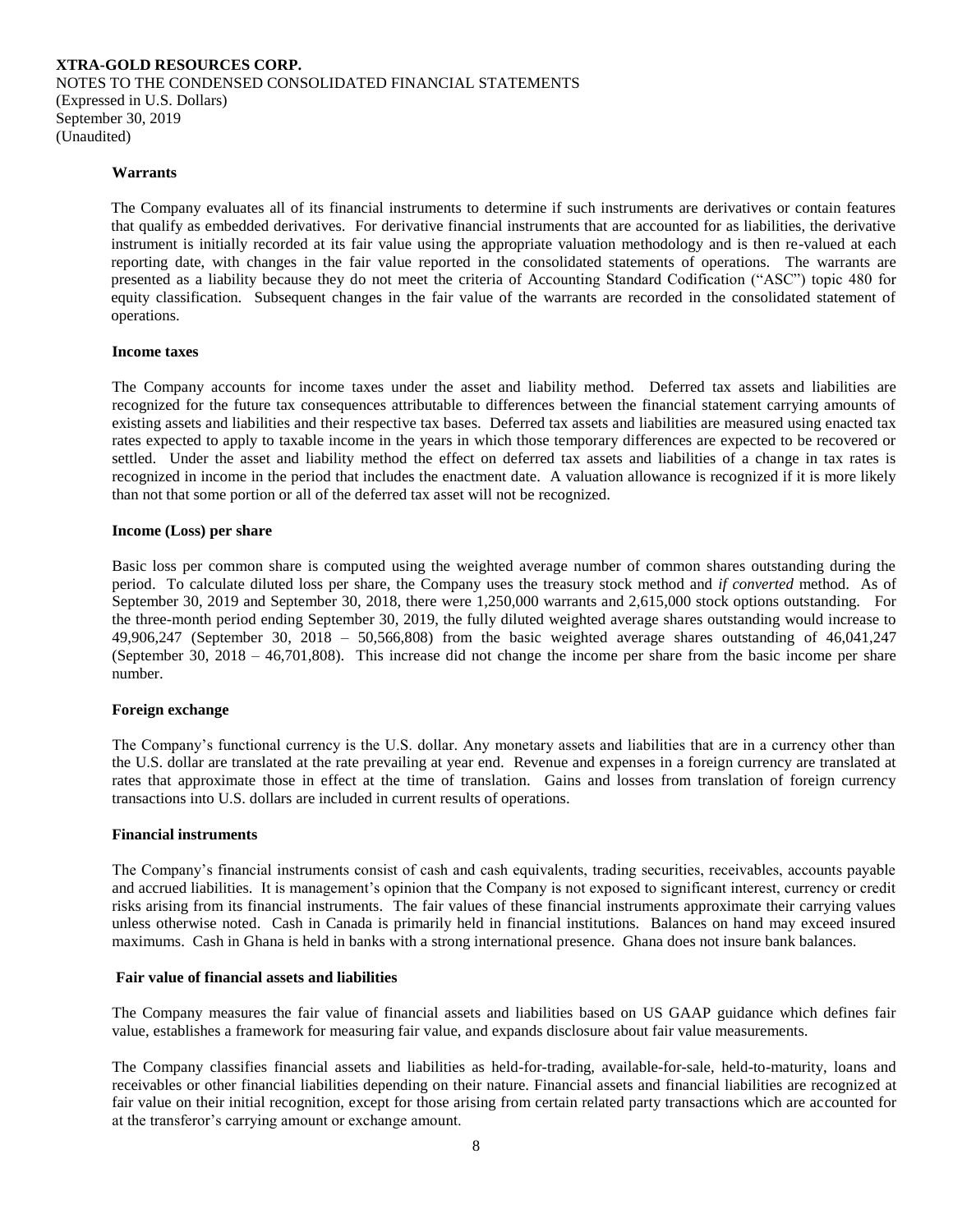Financial assets and liabilities classified as held-for-trading are measured at fair value, with gains and losses recognized in net income. Financial assets classified as held-to-maturity, loans and receivables, and financial liabilities other than those classified as held-for-trading are measured at amortized cost, using the effective interest method of amortization. Financial assets classified as available-for-sale are measured at fair value, with unrealized gains and losses being recognized as other comprehensive income until realized, or if an unrealized loss is considered other than temporary, the unrealized loss is recorded in income.

Financial instruments, including cash and cash equivalents, accounts payable and accrued liabilities are carried at cost, which management believes approximates fair value due to the short-term nature of these instruments. Investments in trading securities are classified as held for trading, with unrealized gains and losses being recognized in income.

The following table presents information about the assets that are measured at fair value on a recurring basis as of September 30, 2019 and December 31, 2018, and indicates the fair value hierarchy of the valuation techniques the Company utilized to determine such fair value. In general, fair values determined by Level 1 inputs utilize quoted prices (unadjusted) in active markets for identical assets. Fair values determined by Level 2 inputs utilize data points that are observable such as quoted prices, interest rates and yield curves. Fair values determined by Level 3 inputs are unobservable data points for the asset or liability, and included situations where there is little, if any, market activity for the asset.

|                                  | September 30,<br>2019      | <b>Quoted Prices</b><br>in Active<br><b>Markets</b><br>(Level 1) |      | <b>Significant</b><br><b>Other</b><br><b>Observable</b><br><b>Inputs</b><br>(Level 2) |    | <b>Significant</b><br><b>Unobservable</b><br>Inputs<br>(Level 3) |
|----------------------------------|----------------------------|------------------------------------------------------------------|------|---------------------------------------------------------------------------------------|----|------------------------------------------------------------------|
| Cash and cash equivalents        | <sup>\$</sup><br>4,612,143 | 3,327,110                                                        | - \$ |                                                                                       | -S |                                                                  |
| Restricted cash                  | 296,322                    | 296,322                                                          |      |                                                                                       |    |                                                                  |
| Investment in trading securities | 642,556                    | 512,649                                                          |      |                                                                                       |    |                                                                  |
| Warrant liability                | (22,269)                   |                                                                  |      |                                                                                       |    | (22,269)                                                         |
| Total                            | S<br>5,528,752             | 5,551,021                                                        | -S   |                                                                                       |    | (22, 269)                                                        |

|                                     | December 31,<br>2018    |  | <b>Quoted Prices</b><br>in Active<br><b>Markets</b><br>(Level 1) |      | <b>Significant</b><br><b>Other</b><br><b>Observable</b><br>Inputs<br>(Level 2) | <b>Significant</b><br><b>Unobservable</b><br><b>Inputs</b><br>(Level 3) |
|-------------------------------------|-------------------------|--|------------------------------------------------------------------|------|--------------------------------------------------------------------------------|-------------------------------------------------------------------------|
| Cash and cash equivalents           | \$<br>2,564,125<br>- \$ |  | 2,564,125 \$                                                     |      | $-$ \$                                                                         |                                                                         |
| Restricted cash                     | 296,322                 |  | 296,322                                                          |      |                                                                                |                                                                         |
| Investment in trading<br>securities | 471,723                 |  | 471,723                                                          |      |                                                                                |                                                                         |
| Warrant liability                   | (115,793)               |  |                                                                  |      |                                                                                | (115,793)                                                               |
| Total                               | 3,216,377               |  | 3,332,170                                                        | - \$ | $-$ \$                                                                         | (115, 793)                                                              |

The fair values of cash and cash equivalents and marketable securities are determined through market, observable and corroborated sources. The fair value of the warrant liability is determined through the Black Scholes valuation model.

#### **Concentration of credit risk**

The financial instrument which potentially subjects the Company to concentration of credit risk is cash. The Company maintains cash in bank accounts that, at times, may exceed federally insured limits. As of September 30, 2019, the Company held \$2,517,820 (December 31, 2018 - \$1,684,369) in low risk money market funds which are not federally insured. The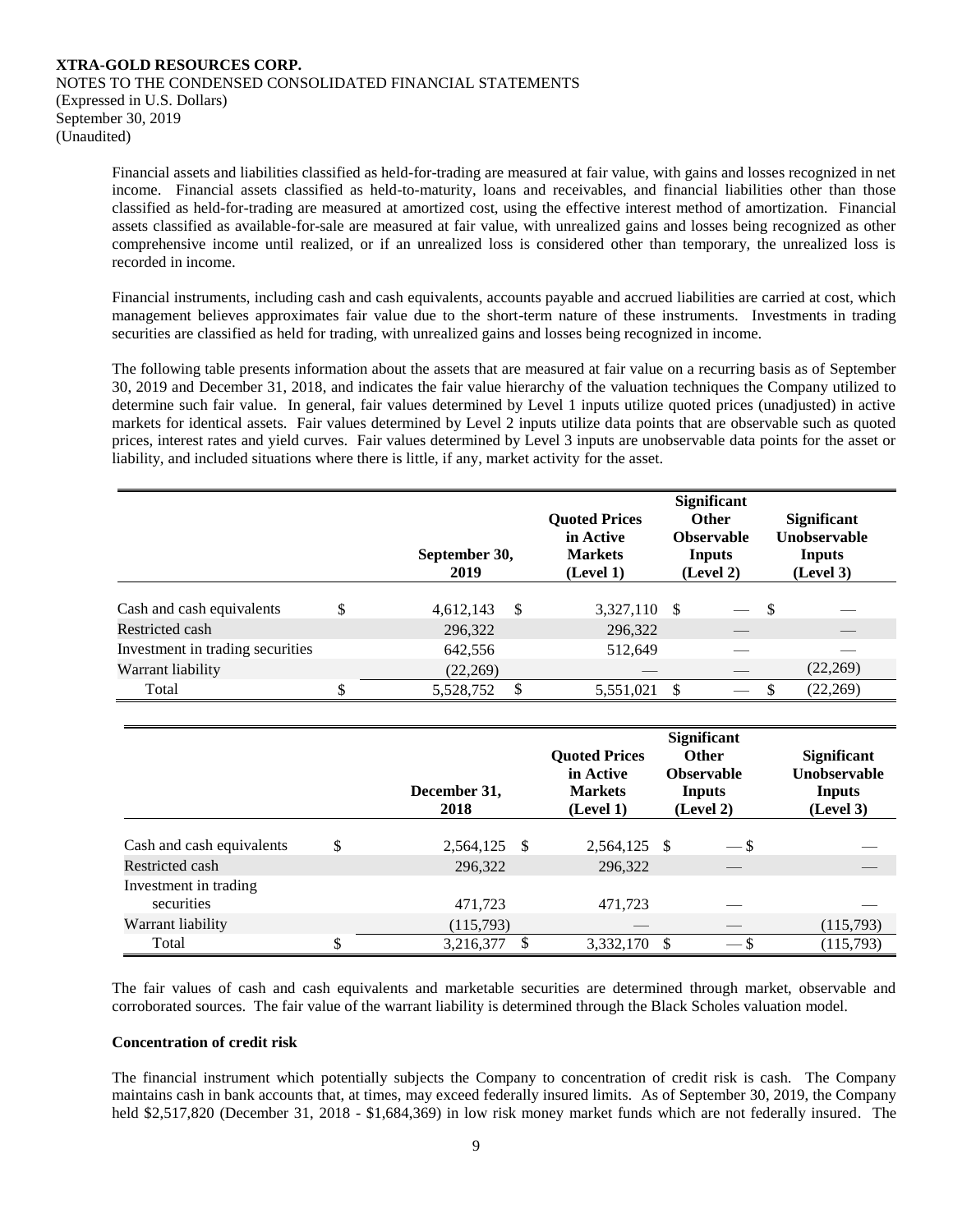Company has not experienced any losses in such accounts and believes it is not exposed to any significant risks on its cash in bank accounts. The company has contracted to sell all its recovered gold through a licensed exporter in Ghana.

#### **Recent accounting pronouncements**

On May 28, 2014, the FASB issued ASU No. 2014-09, Revenue from Contracts with Customers, requiring an entity to recognize the amount of revenue to which it expects to be entitled for the transfer of promised goods or services to customers. The updated standard will replace most existing revenue recognition guidance in U.S. GAAP when it becomes effective and permits the use of either the retrospective or cumulative effect transition method. In August 2015, the FASB issued ASU No. 2015-14, Revenue from Contracts with Customers: Deferral of the Effective Date, which deferred the effective date of the new revenue standard for periods beginning after December 15, 2016 to December 15, 2017, with early adoption permitted but not earlier than the original effective date. Accordingly, the updated standard is effective for us in the first quarter of fiscal 2019. This change did not have a material effect on our consolidated financial statements and related disclosures.

In August 2014, the FASB issued ASU 2014-15, *Presentation of Financial Statements—Going Concern*, which requires management of an entity to evaluate whether there are conditions or events, considered in the aggregate, that raise substantial doubt about the entity's ability to continue as a going concern within one year after the date that the financial statements are issued or available to be issued. This update is effective for annual periods ending after December 15, 2016. The adoption of this standard did not have a material effect on our consolidated financial statements.

In July 2015, the FASB issued Accounting Standards Update No. 2015-16, Business Combinations (Topic 805): *Simplifying the Accounting for Measurement Period Adjustments*. ASU 2015-16 requires that an acquirer recognize adjustments to provisional amounts that are identified during the measurement period in the reporting period in which the adjustment amounts are determined. The amendments in this Update require that the acquirer record, in the same period's financial statements, the effect on earnings of changes in depreciation, amortization, or other income effects, if any, as a result of the change to the provisional amounts, calculated as if the accounting had been completed at the acquisition date. Any current period adjustments to provisional amounts that would have impacted a prior period's earnings had they been recognized at the acquisition date are required to be presented separately on the face of the income statement or disclosed in the notes. The amendments in this Update are effective for fiscal years beginning after December 15, 2015, including interim periods within those fiscal years. The amendments in this Update should be applied prospectively to adjustments to provisional amounts that occur after the effective date of this Update with earlier application permitted for financial statements that have not been issued. Therefore, the amendments in ASU 2015-16 will become effective for us as of the beginning of our 2017 fiscal year. The adoption of this guidance will not have a material effect upon our financial condition or results of operations.

In November 2015, the FASB issued ASU No. 2015-17, *Income Taxes (Topic 740),* which requires that all deferred income tax assets and liabilities be presented as noncurrent in the balance sheet. The pronouncement is effective for financial statements issued for annual periods beginning after December 15, 2018 with early application permitted. The adoption of this guidance is not expected to have a material effect on our consolidated financial statements.

In November 2016, the FASB issued ASC Update No. 2016-18 (Topic 230) Statement of Cash Flows – Restricted Cash (a consensus of the FASB Emerging Issues Task Force). The amendments in this update require that restricted cash and restricted cash equivalents be included with cash and cash equivalents when reconciling the beginning-of-period and end-ofperiod total amounts shown on the statement of cash flows. Current GAAP does not include specific guidance on the cash flow classification and presentation of changes in restricted cash. The updated guidance is effective for interim and annual periods beginning after December 15, 2017 and is required to be applied using a retrospective transition method to each period presented. The Company implemented this guidance effective January 1, 2018. Implementing this guidance did not have an effect on the Company's statement of cash flows, as restricted cash, if any, has already been included in total cash and cash equivalents.

In January 2016, the FASB issued Accounting Standards Update No. 2016-01, *Financial Instruments - Overall (Subtopic 825-10): Recognition and Measurement of Financial Assets and Financial Liabilities*. ASU 2016-01 requires that equity investments (except those accounted for under the equity method of accounting or those that result in consolidation of the investee) are to be measured at fair value with changes in fair value recognized in net income. However, an entity may choose to measure equity investments that do not have readily determinable fair values at cost minus impairment, if any, plus or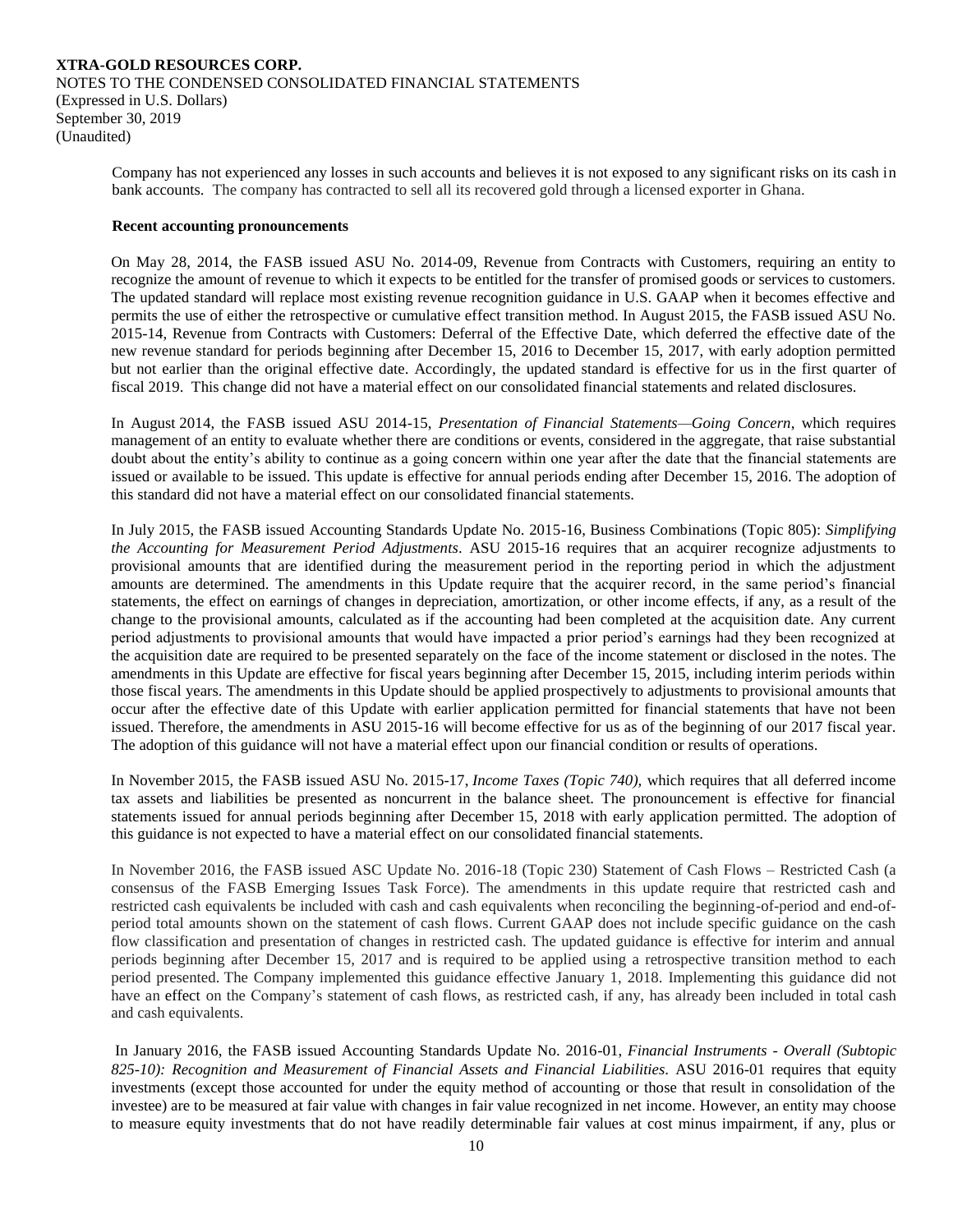minus changes resulting from observable price changes in orderly transactions for the identical or a similar investment of the same issuer. Furthermore, equity investments without readily determinable fair values are to be assessed for impairment using a quantitative approach. The amendments in ASU 2016-01 should be applied by means of a cumulative-effect adjustment to the balance sheet as of the beginning of the fiscal year of adoption, with other amendments related specifically to equity securities without readily determinable fair values applied prospectively. The amendments in ASU 2016-01 will become effective for us as of the beginning of our 2019 fiscal year. The adoption of this guidance is not expected to have a material effect upon our consolidated financial condition or results of operations.

On February 24, 2016, the FASB issued ASU No. 2016-02, *Leases*, requiring lessees to recognize a right-of-use asset and a lease liability on the balance sheet for all leases with the exception of short-term leases. For lessees, leases will continue to be classified as either operating or finance leases in the income statement. Lessor accounting is similar to the current model but updated to align with certain changes to the lessee model. Lessors will continue to classify leases as operating, direct financing or sales-type leases. The effective date of the new standard for public companies is for fiscal years beginning after December 15, 2018 and the Company expects to adopt the guidance using the optional transition method provided in ASC Update No. 2018-11. The Company is continuing to evaluate the impact of the adoption of ASC Update No. 2016-02 on its results of operations. It is expected that assets and liabilities will increase based on the present value of remaining lease payments for leases in place at the adoption date; however, the effect is not expected to be significant to the Company's financial position.

On March 30, 2016, the FASB issued ASU No. 2016-09, *Improvements to Employee Share-Based Payment* Accounting, which simplifies various aspects related to the accounting and presentation of share-based payments. The amendments require entities to record all tax effects related to share-based payments at settlement or expiration through the income statement and the windfall tax benefit to be recorded when it arises, subject to normal valuation allowance considerations. All tax-related cash flows resulting from share-based payments are required to be reported as operating activities in the statement of cash flows. The updates relating to the income tax effects of the share-based payments including the cash flow presentation must be adopted either prospectively or retrospectively. Further, the amendments allow the entities to make an accounting policy election to either estimate forfeitures or recognize forfeitures as they occur. If an election is made, the change to recognize forfeitures as they occur must be adopted using a modified retrospective approach with a cumulative effect adjustment recorded to opening retained earnings. The adoption of this standard will not have a material effect upon our financial condition or results of operations.

In June 2018, the FASB issued ASU 2018-07, Compensation - Stock Compensation (Topic 718): Improvements to Nonemployee Share-Based Payment Accounting, to expand the scope of Topic 718 to include share-based payment transactions for acquiring goods and services from nonemployees and supersedes the guidance in Subtopic 505-50, Equity - Equity-Based Payments to Non-Employees. Under ASU 2018-07, equity-classified nonemployee share-based payment awards are measured at the grant date fair value on the grant date. The probability of satisfying performance conditions must be considered for equity-classified nonemployee share-based payment awards with such conditions. ASU 2018-07 is effective for fiscal years beginning after December 15, 2018, with early adoption permitted. The adoption of this standard will not have a material effect upon our financial condition or results of operations.

### **4. INVESTMENTS IN TRADING SECURITIES**

At June 30, 2019, the Company held investments classified as trading securities, which consisted of various equity securities. All trading securities are carried at fair value. As of September 30, 2019, the fair value of trading securities was \$642,556 (December 31, 2018 – \$471,723).

| <b>September 30, 2019</b> | <b>December 31, 2018</b> |
|---------------------------|--------------------------|
| \$685,041                 | \$ 795,765               |
| (42.485)                  | (324,042)                |
| \$642,556                 | \$ 471,723               |
|                           |                          |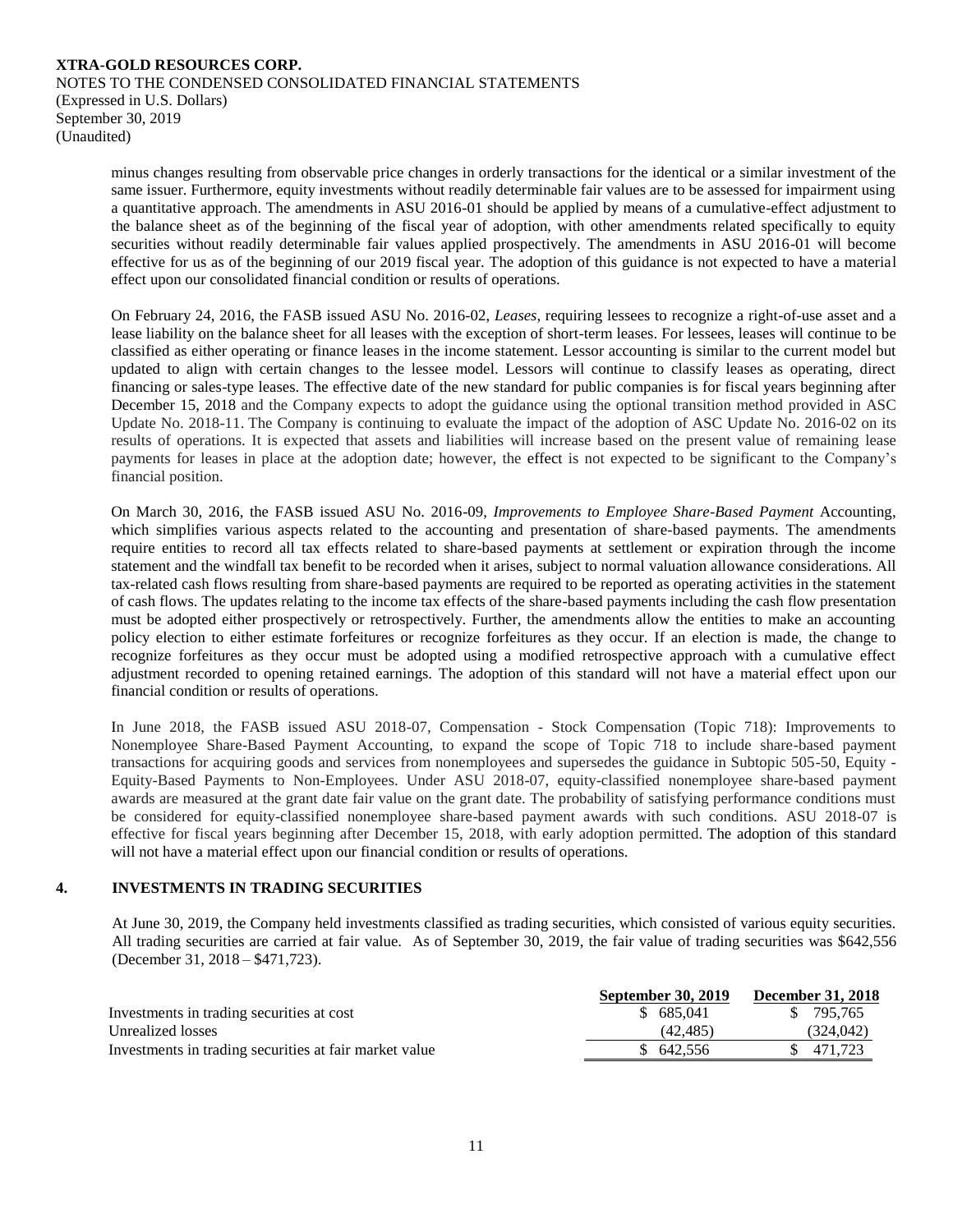### **5. EQUIPMENT**

|                              | <b>September 30, 2019</b> |    |                                    |          |                                 |  |  |
|------------------------------|---------------------------|----|------------------------------------|----------|---------------------------------|--|--|
|                              | Cost                      |    | <b>Accumulated</b><br>Amortization |          | <b>Net Book</b><br><b>Value</b> |  |  |
|                              |                           |    |                                    |          |                                 |  |  |
| Furniture and equipment      | \$                        | \$ |                                    | <b>S</b> |                                 |  |  |
| Computer equipment           |                           |    |                                    |          |                                 |  |  |
| <b>Exploration equipment</b> | 1,805,789                 |    | 1,443,927                          |          | 361,862                         |  |  |
| Vehicles                     | 456,784                   |    | 375,651                            |          | 81,133                          |  |  |
|                              | \$<br>2,262,573           |    | 1,819,578                          |          | 442,995                         |  |  |

The company expensed \$105,052 for amortization in the nine months ended September 30, 2019.

|                              | <b>December 31, 2018</b> |           |               |                                    |   |                          |  |
|------------------------------|--------------------------|-----------|---------------|------------------------------------|---|--------------------------|--|
|                              |                          | Cost      |               | <b>Accumulated</b><br>Amortization |   | <b>Net Book</b><br>Value |  |
|                              |                          |           |               |                                    |   |                          |  |
| Furniture and equipment      | \$                       |           | $\mathcal{S}$ |                                    | S |                          |  |
| Computer equipment           |                          |           |               |                                    |   |                          |  |
| <b>Exploration equipment</b> |                          | 1,758,619 |               | 1,366,087                          |   | 392,532                  |  |
| Vehicles                     |                          | 456,784   |               | 348,439                            |   | 108,345                  |  |
|                              |                          | 2,215,403 |               | 1,714,526                          |   | 500,877                  |  |

The company expensed \$138,304 for amortization in 2018 (nine months to September 30, 2018 - \$100,683).

### **6. MINERAL PROPERTIES**

|                                      | September 30,<br>2019 | December 31,<br>2018 |
|--------------------------------------|-----------------------|----------------------|
| Acquisition costs                    | 1,607,729             | \$1,607,729          |
| Asset retirement obligation (Note 7) | 8.133                 | 8.133                |
| Option payments received             | (881, 440)            | (881, 440)           |
| Total                                | 734.422               | 734.422              |

### **Kibi, Kwabeng and Pameng Projects**

The Company holds an individual mining lease over the lease area of each of the Kibi Project, the Kwabeng Project and the Pameng Project, all of which are located in Ghana. The mining leases for the Kwabeng and Pameng Projects grant the Company mining rights to produce gold in the respective lease areas until July 26, 2019. All required documentation to extend the lease for our Kibi Project (formerly known as the Apapam Project) for 15 years from December 17, 2015 has been submitted to the Ghana Minerals Commission. No additional information was requested or submitted in the period ended September 30, 2019, nor the year ended December 31, 2018. As these extensions generally take years for the regulatory review to be completed, the Company is not yet in receipt of the extension approval. However, until the Company receives the extension documents, the old lease remains in force under the mineral laws. The extension is in accordance with the terms of application and payment of fees to the Minerals Commission of Ghana ("Mincom"). All gold production will be subject to a production royalty of the net smelter returns ("NSR") payable to the Government of Ghana.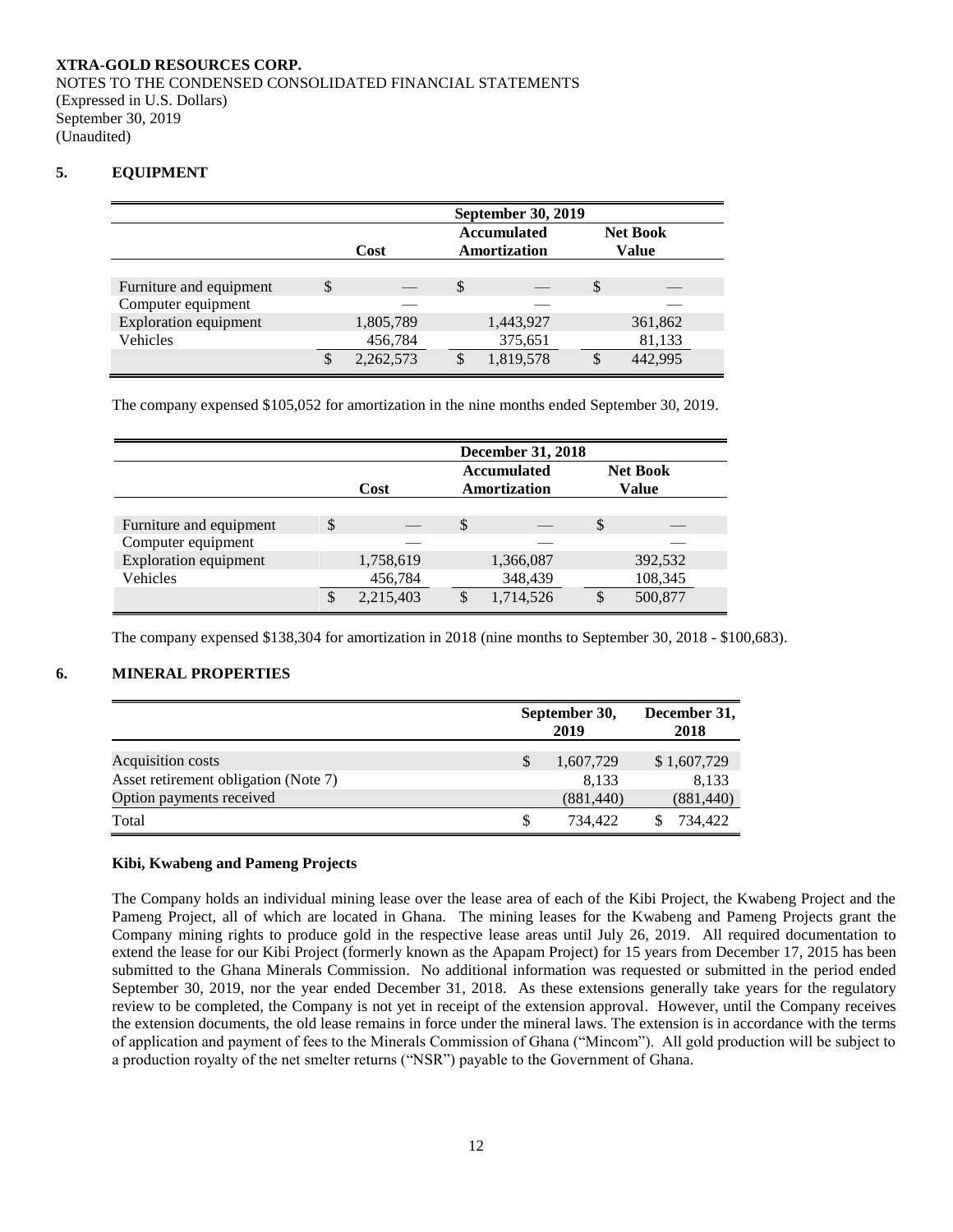NOTES TO THE CONDENSED CONSOLIDATED FINANCIAL STATEMENTS (Expressed in U.S. Dollars) September 30, 2019 (Unaudited)

#### **Banso and Muoso Projects**

During the year ended December 31, 2010, the Company made an application to Mincom to convert a single prospecting license ("PL") securing its interest in the Banso and Muoso Projects located in Ghana to a mining lease covering the lease area of each of these Projects. This application was approved by Mincom who subsequently made recommendation to the Minister of Lands, Forestry and Mines to grant an individual mining lease for each Project. Subsequent to the year ended December 31, 2010, the Government of Ghana granted two mining leases for these Projects dated January 6, 2011. These mining leases grant the Company mining rights to produce gold in the respective lease areas until January 5, 2025 with respect to the Banso Project and until January 5, 2024 with respect to the Muoso Project. These mining leases supersede the PL previously granted to the Company. Among other things, both mining leases require that the Company (i) pay the Government of Ghana a fee of \$30,000 in consideration of granting of each lease (paid in the March 2011 quarter); (ii) pay annual ground rent of GH¢260.00 (USD\$167) for the Banso Project and GH¢280.00 (USD\$180) for the Muoso Project; (iii) commence commercial production of gold within two years from the date of the mining leases; and (iv) pay a production royalty to the Government of Ghana. The Company has filed for the necessary permits to commence work on the project. The permits were approved and work has commenced on the properties.

The Company executed a letter of intent ("LOI") with Buccaneer Gold Corp. ("Buccaneer"), formerly Verbina Resources Inc., a company related by two directors in common, on July 21, 2010 whereby Buccaneer could acquire an undivided 55% interest in the Company's interest in the mineral rights of the Company's Banso and Muoso concessions ("Concessions"). On January 21, 2011, the terms of the agreement were amended.

On November 22, 2016, the Company announced that Buccaneer had abandoned its rights in respect of the Concessions.

#### **Mining lease and prospecting license commitments**

The Company is committed to expend, from time to time fees payable (a) to the Minerals Commission for: (i) an extension of an expiry date of a prospecting license (currently \$15,000 for each occurrence); (ii) a grant of a mining lease (currently \$100,000); (iii) an extension of a mining lease (currently \$100,000); (iv) annual operating permits; and (v) the conversion of a reconnaissance license to a prospecting license (currently \$20,000); (b) to the Environmental Protection Agency ("EPA") (of Ghana) for: (i) processing and certificate fees with respect to EPA permits; (ii) the issuance of permits before the commencement of any work at a particular concession; or (iii) the posting of a bond in connection with any mining operations undertaken by the Company; (c) for a legal obligation associated with our mineral properties for clean up costs when work programs are completed; and (d) an aggregate of less than \$500 in connection with annual ground rent and mining permits to enter upon and gain access to the areas covered by the Company's mining leases and future reconnaissance and prospecting licenses and such other financial commitments arising out of any approved exploration programs in connection therewith.

### **7. ASSET RETIREMENT OBLIGATION**

|                                                    | September 30,<br>2019     | December 31,<br>2018 |  |
|----------------------------------------------------|---------------------------|----------------------|--|
| Balance, beginning of year<br>Change in obligation | \$<br>188,228<br>(16,971) | 205,201<br>(16, 973) |  |
| Accretion expense                                  |                           |                      |  |
| Balance, end of period                             | 171.257                   | 188,228              |  |

The Company has a legal obligation associated with its mineral properties for clean up costs when work programs are completed.

The undiscounted amount of cash flows, required over the estimated reserve life of the underlying assets, to settle the obligation, adjusted for inflation, is estimated at \$171,257 (December 31, 2018 - \$188,228). During 2019 and 2018, the obligation was estimated based on actual reclamation cost experience on an average per acre basis and the remaining acres to be reclaimed. It is expected that this obligation will be funded from general Company resources at the time the costs are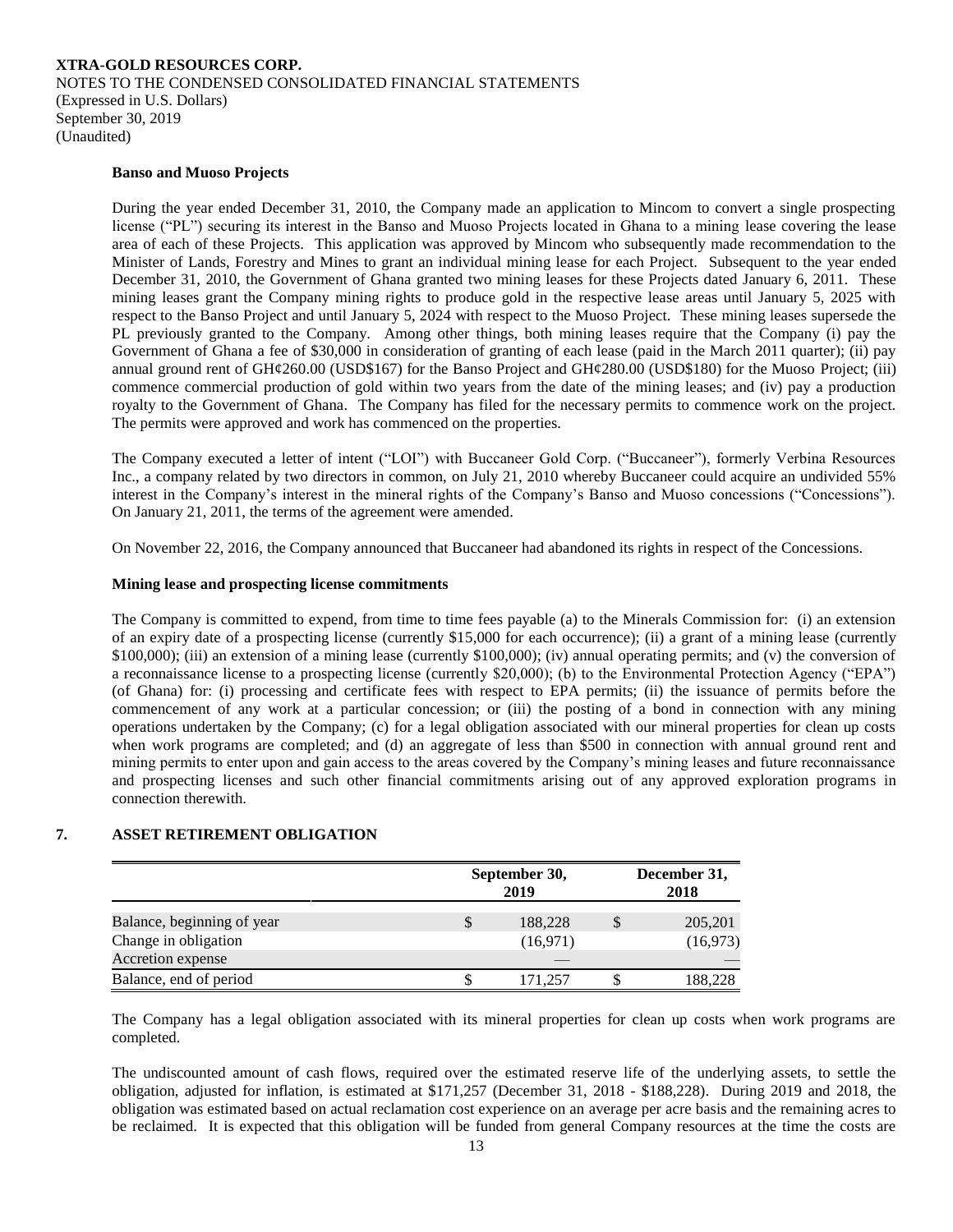incurred. The Company has been required by the Ghanaian government to post a bond of US\$296,322 which has been recorded in restricted cash.

# **8. CAPITAL STOCK**

### **Issuances of shares**

The Company did not issue shares during the nine-month period ended September 30, 2019, nor the year ended December 31, 2018.

During the year ended December 31, 2017, the Company issued 162,000 shares at CAD\$0.15 per share for proceeds of CAD\$24,300 (\$18,560) on exercise of stock options.

During the year ended December 31, 2016, the Company issued 2,500,000 units at CAD\$0.40 per unit for proceeds of \$693,728 net of costs. Each unit was comprised of one common share and one half of one common share purchase warrant. Each full purchase warrant was convertible into one common share of the Company at a price of CAD\$0.65 for a period of 15 months from closing. In August 2018, the maturity term on these warrants was extended to February 25, 2020 and the exercise price was maintained at CAD\$0.50. The Company reported an expense of \$11,147 related to the extension of the warrants, using the Black-Scholes valuation method. The Company also issued 147,000 finders warrants with this financing. Each finders warrant was convertible into one common share of the Company at a price of CAD\$0.65 for a period of 15 months from closing. The finder warrants expired unexercised.

### **Cancellation of shares**

During the nine-month period ended September 30, 2019, 295,300 common shares were re-purchased for \$85,089. The shares were cancelled during the period ending September 30, 2019.

During the year ended December 31, 2018, a total of 1,536,500 common shares were re-purchased for \$290,985 and cancelled.

During the year ended December 31, 2017, a total of 554,000 common shares were re-purchased for \$100,239 and cancelled.

#### **Stock options**

At June 30, 2011, the Company adopted a new 10% rolling stock option plan (the "2011 Plan") and cancelled the 2005 equity compensation plan. Pursuant to the 2011 Plan, the Company is entitled to grant options and reserve for issuance up to 10% of the shares issued and outstanding at the time of grant. The terms and conditions of any options granted, including the number and type of options, the exercise period, the exercise price and vesting provisions, are determined by the Compensation Committee which makes recommendations to the board of directors for their approval. The maximum term of options granted cannot exceed 10 years.

The TSX's rules relating to security-based compensation arrangements require that every three years after the institution of a security-based compensation arrangement which does not have a fixed maximum aggregate of securities issuable, all unallocated options must be approved by a majority of the Company's directors and by the Company's shareholders. The Board approved all unallocated options under the Option Plan on March 28, 2017 which was approved by the Company's shareholders at the annual and special meeting held on May 17, 2017.

At September 30, 2019, the following stock options were outstanding: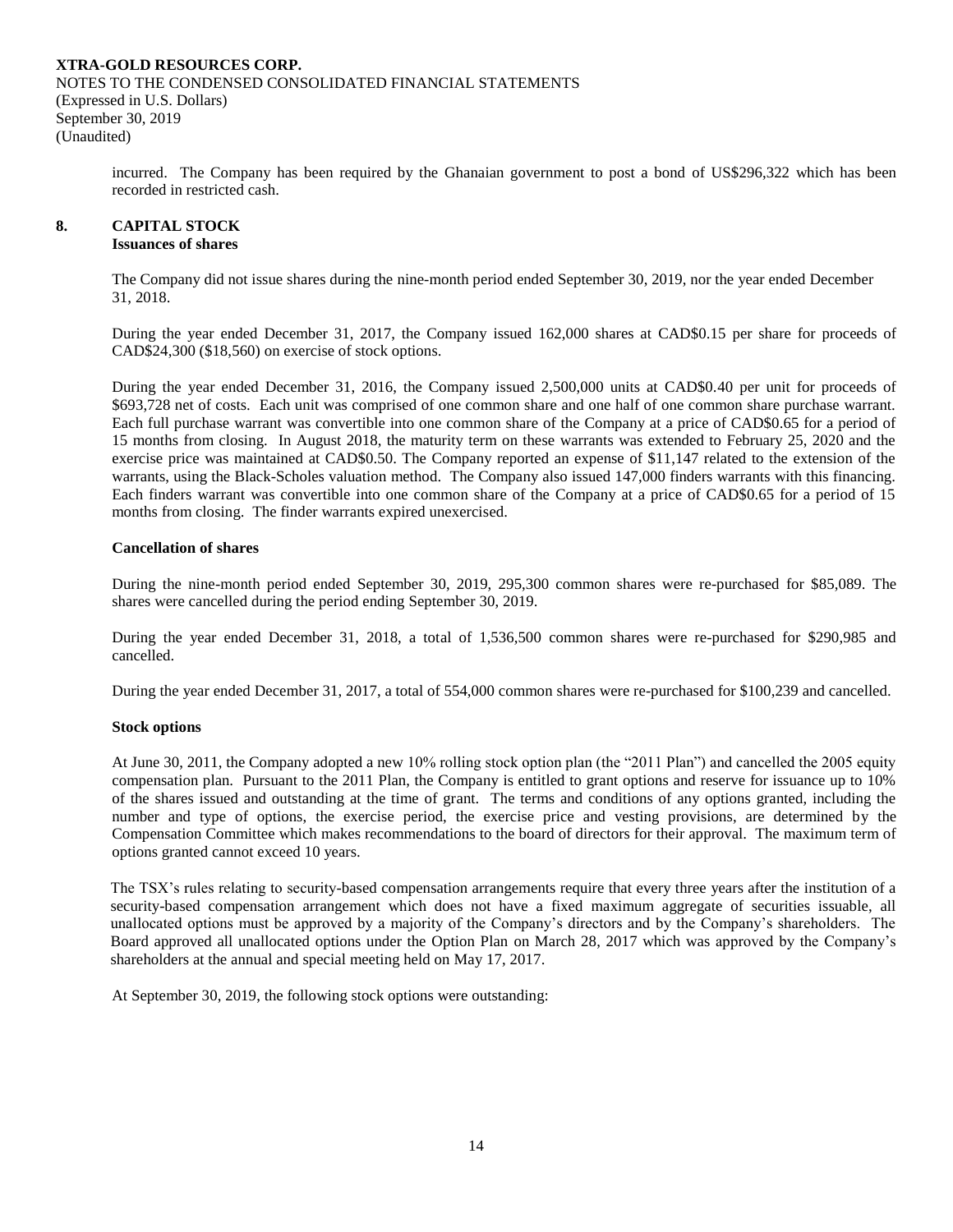NOTES TO THE CONDENSED CONSOLIDATED FINANCIAL STATEMENTS (Expressed in U.S. Dollars) September 30, 2019 (Unaudited)

| Number of<br><b>Options</b> | <b>Exercise</b><br><b>Price</b> | <b>Expiry Date</b> |  |
|-----------------------------|---------------------------------|--------------------|--|
|                             |                                 |                    |  |
| 54,000                      | CAD\$0.50                       | June 1, 2020       |  |
| 63,000                      | <b>CDN\$0.15</b>                | June 1, 2020       |  |
| 48,000                      | CDN\$0.225                      | June 1, 2020       |  |
| 90,000                      | CDN\$0.50                       | July 1, 2020       |  |
| 150,000                     | <b>CDN\$0.30</b>                | November 1, 2020   |  |
| 30,000                      | <b>CDN\$0.50</b>                | March 1, 2021      |  |
| 100,000                     | CDN\$0.225                      | March 1, 2021      |  |
| 108,000                     | CDN\$0.15                       | June 10, 2021      |  |
| 125,000                     | <b>CDN\$0.65</b>                | July 25, 2021      |  |
| 125,000                     | CDN\$0.27                       | July 1, 2022       |  |
| 382,000                     | <b>CDN\$0.15</b>                | December 31, 2022  |  |
| 690,000                     | <b>CDN\$0.30</b>                | July 1, 2023       |  |
| 250,000                     | <b>CDN\$0.20</b>                | October 8, 2025    |  |
| 400,000                     | <b>CDN\$0.40</b>                | May 5, 2026        |  |
|                             |                                 |                    |  |

Stock option transactions and the number of stock options outstanding are summarized as follows:

|                                | September 30, 2019 |                 | <b>December 31, 2018</b> |                 |  |
|--------------------------------|--------------------|-----------------|--------------------------|-----------------|--|
|                                |                    | Weighted        |                          | Weighted        |  |
|                                | Number of          | Average         | Number of                | Average         |  |
|                                | <b>Options</b>     | <b>Exercise</b> | <b>Options</b>           | <b>Exercise</b> |  |
|                                |                    | Price           |                          | <b>Price</b>    |  |
| Outstanding, beginning of year | 2,615,000          | \$0.23          | 2,615,000                | \$0.23          |  |
| Granted                        |                    |                 |                          |                 |  |
| Exercised                      |                    |                 |                          |                 |  |
| Cancelled/Expired              |                    |                 |                          |                 |  |
| Outstanding, end of period     | 2,615,000          | \$0.23          | 2,615,000                | \$0.23          |  |
|                                |                    |                 |                          |                 |  |
| Exercisable, end of period     | 2,615,500          | \$0.23          | 2,615,500                | \$0.23          |  |

The aggregate intrinsic value for options vested and for total options as of September 30, 2019 is approximately \$359,820 (December 31, 2018 - \$280,232). The weighted average contractual term of stock options outstanding and exercisable as at September 30, 2019 is 4.3 years (December 31, 2018 – 5.0 years).

No stock options were granted, vested, or modified during the nine-month period ended September 30, 2019. The fair value of stock options granted, vested, and modified during the year ended December 31, 2018 was \$33,437, (nine-month period ended September 30, 2018 - \$7,762). All amounts were included in general and administrative expense.

The following assumptions were used for the Black-Scholes valuation of stock options amended during the years ended December 31, 2018:

|                         | 2018             |
|-------------------------|------------------|
|                         |                  |
| Risk-free interest rate | 1.75%            |
| Expected life           | 1.8 to 2.6 years |
| Annualized volatility   | 73%              |
| Dividend rate           |                  |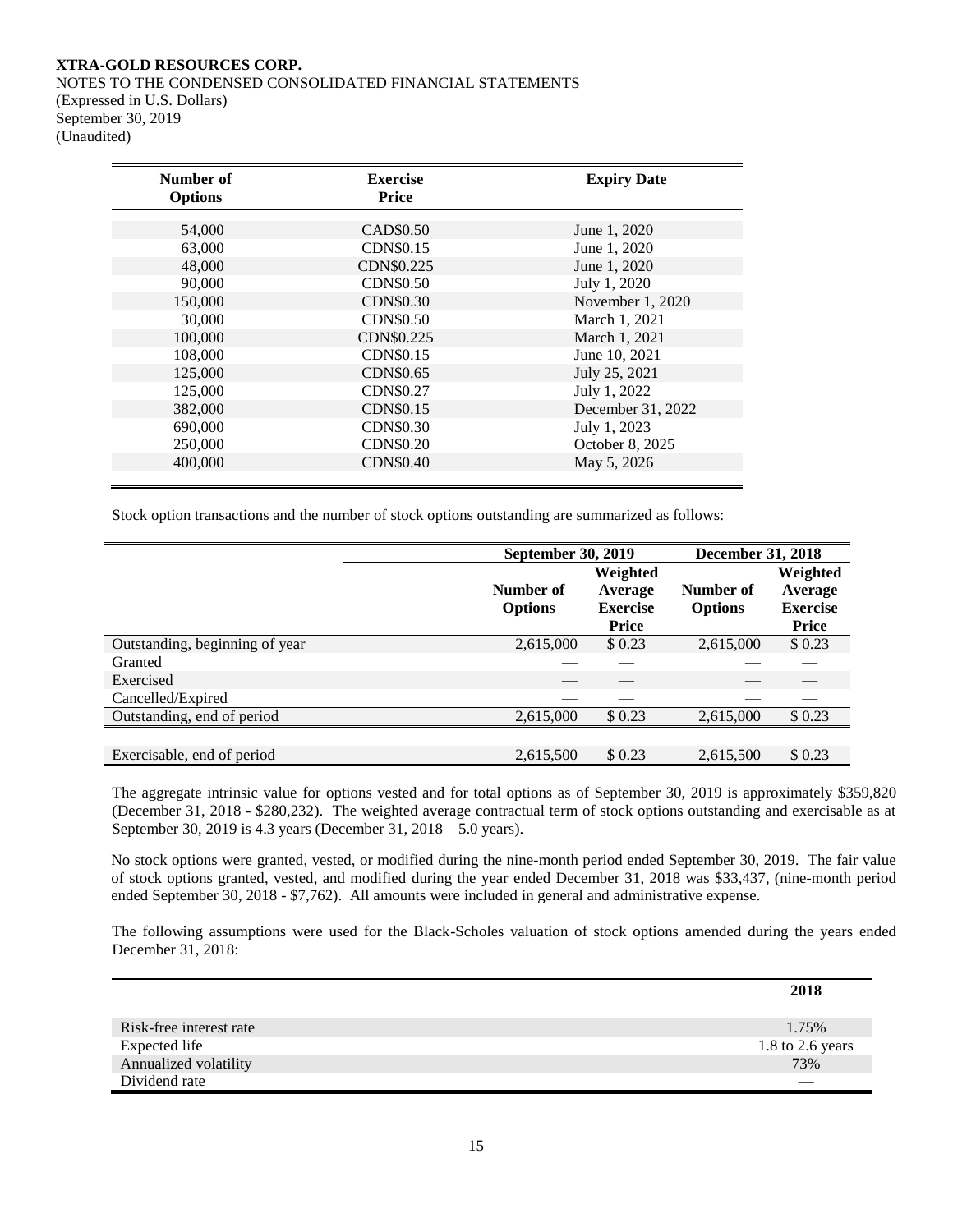#### **Warrants**

At September 30, 2019, the following warrants were outstanding:

| <b>Number of Warrants</b> | <b>Exercise Price</b> | <b>Expiry Date</b> |  |
|---------------------------|-----------------------|--------------------|--|
|                           |                       |                    |  |
| 250.000                   | CAD\$0.50             | February 25, 2020  |  |

Warrant transactions and the number of warrants outstanding are summarized as follows:

|                              |           | 2019      |  | 2018                |
|------------------------------|-----------|-----------|--|---------------------|
|                              |           |           |  |                     |
| Balance, beginning of period | 1,250,000 | CAD\$0.50 |  | 1,250,000 CAD\$0.50 |
| <b>Issued</b>                |           |           |  |                     |
| Exercised                    |           |           |  |                     |
| Expired                      |           |           |  |                     |
| Balance, end of period       | 1,250,000 | CAD\$0.50 |  | 1,250,000 CAD\$0.50 |

Under US GAAP when the strike price of the warrants is denominated in a currency other than an entity's functional currency, the warrants would not be considered indexed to the entity's own stock, and would consequently be considered to be a derivative liability. The common share purchase warrants described above are denominated in CAD dollars and the Company's functional currency is the US dollar. As a result, the Company determined that these warrants are not considered indexed to the Company's own stock and characterized the fair value of these warrants as derivative liabilities upon issuance. The derivative will be subsequently marked to market through income.

The Company determined that the fair value of the warrant liability using the Black-Scholes Options Pricing Model at May 25, 2016 to be \$70,712. In August 2017, the Company extended the term of the non-broker warrants until August 25, 2018 and decreased the strike price of the warrants to CAD\$0.50. The Company determined that the warrant extension created a fair value of the warrant liability using the Black-Scholes Options Pricing Model at August 25, 2017 of \$17,112.

The Company recorded the full value of the derivative as a liability at issuance and recognized the amount as financing expense in the consolidated statement of operations. In August 2017, a further charge was recognized when the non-broker warrants were extended and the strike price was changed. At December 31, 2017, December 31, 2016, and December 31, 2015, the fair value adjustment was recognized in the consolidated statement of operations.

In August 2018, the Company extended the term of the warrants until February 25, 2020, leaving the strike price unchanged. The Company determined that the warrant extension created a fair value of the warrant liability using the Black-Scholes Options Pricing Model at August 25, 2018 of \$11,147. This value was recognized as an expense in the period incurred.

The fair value of the warrants estimated at September 30, 2019 using the Black-Scholes Options Pricing Model was \$22,269. (December 31, 2018 - \$115,793).

### **9. RELATED PARTY TRANSACTIONS**

During the nine-month periods ended September 30, 2019 and September 30, 2018, the Company entered into the following transactions with related parties:

|                                                                | <b>September 30, 2019</b> | <b>September 30, 2018</b> |
|----------------------------------------------------------------|---------------------------|---------------------------|
| Consulting fees paid or accrued to officers or their companies | 572.474                   | 669.943                   |
| Directors' fees                                                | 1.693                     | 1 747                     |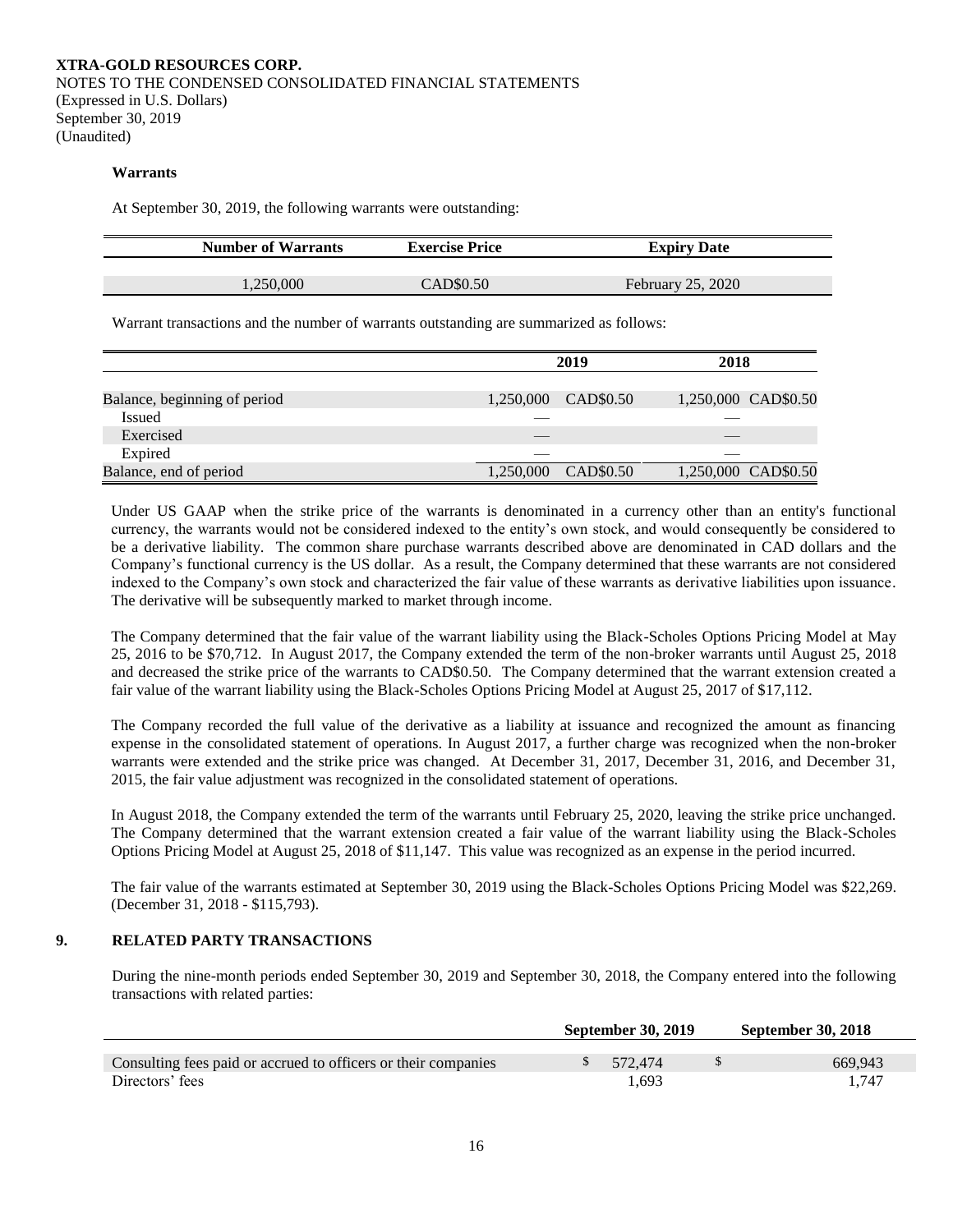Of the total consulting fees noted above, \$352,232 (September 30, 2018 - \$442,551) was incurred by the Company to a private company of which a related party is a 50% shareholder and director. The related party was entitled to receive \$176,116 (September 30, 2018 - \$221,276) of this amount. As at September 30, 2019, \$1,202 (December 31, 2018 - \$53,632) remains payable to this related company and \$3,800 (December 31, 2018 - \$3,800) remains payable to the related party for expenses earned for work on behalf of the Company.

### **10. SUPPLEMENTAL DISCLOSURE WITH RESPECT TO CASH FLOWS**

|                                  |   | September 30,<br>2019 |    | December 31,<br>2018 |  |  |
|----------------------------------|---|-----------------------|----|----------------------|--|--|
| Cash paid during the period for: |   |                       |    |                      |  |  |
| Interest                         | S |                       | ۰D |                      |  |  |
| Income taxes                     | S | 89,074                |    |                      |  |  |

There were no significant non-cash transactions during the nine-month period ended September 30, 2019, nor the year ended December 31, 2018. The Company paid tax related to income taxes. However, these taxes paid had been accrued in a prior period.

### **11. SEGMENTED INFORMATION**

The Company has one reportable segment, being the exploration and development of resource properties.

Geographic information is as follows:

|                                | September 30, |                |               | December 31,   |
|--------------------------------|---------------|----------------|---------------|----------------|
|                                |               | 2019           |               | 2018           |
| Cash and restricted cash:      |               |                |               |                |
| Canada                         | \$            | 3,806,221      | \$            | 1,708,013      |
| Ghana                          |               | 1,102,244      |               | 1,152,434      |
| Total cash and restricted cash |               | 4,908,465      |               | 2,860,447      |
| Capital assets                 |               |                |               |                |
| Canada                         |               |                |               |                |
| Ghana                          |               | 1,177,417      |               | 1,235,299      |
| Total capital assets           |               | 1, 177, 417    |               | 1,235,299      |
| Total                          | \$            | 6,085,882      | $\mathcal{S}$ | 2,216,508      |
|                                |               |                |               |                |
| Nine months ended              |               | Sept. 30, 2019 |               | Sept. 30, 2018 |
| Net (loss) profit:             |               |                |               |                |
| Canada                         | \$            | 1,284,222      | \$            | (422, 813)     |
| Ghana                          |               | 1,110,969      |               | 1,677,935      |
| Total                          | \$            | 2,395,191      | \$            | 1,255,122      |

### **12. CONTINGENCY AND COMMITMENTS**

The Government of Ghana initially required an environmental bond of \$385,000 for the Banso permit and \$327,000 for the Muoso permit. The Company has submitted a request for a reduction of these fees to the government and is awaiting a response.

The Company is a party to two pending lawsuits. The first lawsuit claims mining activities of the Company are illegal and cause substantial environmental damage to the community. The second lawsuit claims that all leases issued to mining companies in Ghana violate the Ghana Constitution and are therefore illegal. The Company will defend itself in each of these lawsuits.